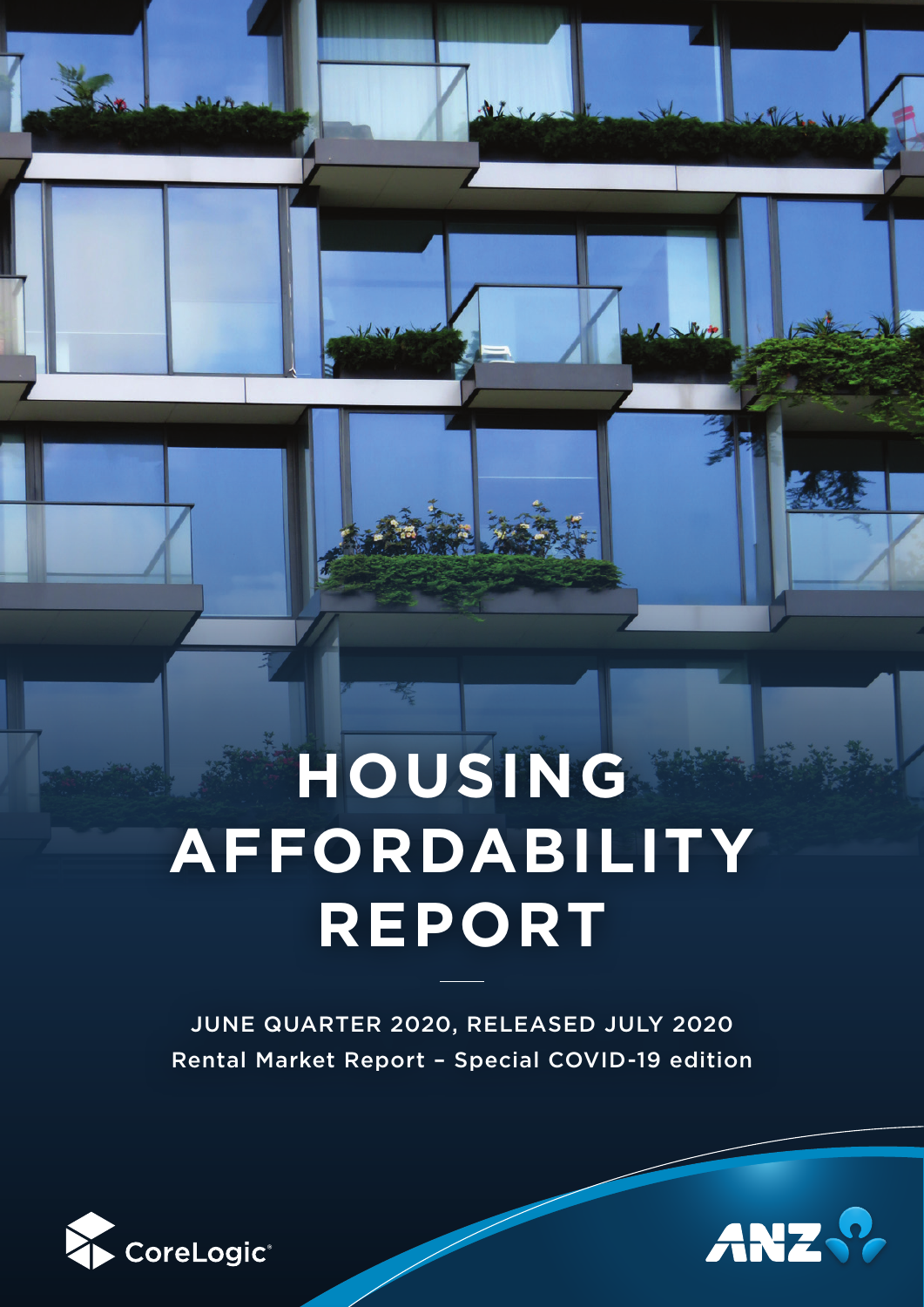# <span id="page-1-0"></span>**RENTAL MARKET REPORT – SPECIAL COVID-19 EDITION**

# This is the third edition of the ANZ-CoreLogic Housing Affordability Report, the pre-eminent guide to the trends and drivers of housing affordability across Australia.

Housing is a fundamental human requirement, as a form of both shelter and security. The focus of housing affordability is often on home buyers; prices, interest rates, deposits. But with an increasing share of Australians renting their home, it is imperative we also look at rental metrics when thinking about housing affordability. Home ownership is not for everyone, but secure housing is. Whether it is to buy or rent, access to housing at an affordable price is a necessity.

In the current crisis, the rental market has been more heavily affected than the buyers' market, with a combination of falling demand and rising supply.

Households who rent have been more widely impacted. People who work in the hospitality sector, where job and income losses have been the deepest, have a much higher likelihood of renting than owning homes. And while there has been a formal program to defer mortgage payments, relief for renters has been much less defined.

Rental market conditions will flow through to investor behaviour. Many Australians choose to save through investment in housing. The fluctuations in the rental market will directly influence investor demand over the next few years and flow through to both prices and construction, and in turn measures of housing affordability.

Housing affordability will remain a key focus for policy makers, with the COVID-19 crisis only exacerbating the challenges facing governments. The pandemic and its associated economic shock will have long lasting impacts on housing affordability. The financial impact has not been evenly felt, and the stimulus measures designed to offset it, will have varying impacts of their own.

Overlaying these issues, is the persistent problem of low income growth, which will continue to be a challenge for policy makers.

Over time, ANZ and Corelogic's tracking of a variety of housing affordability metrics will provide the data and analysis to inform the discussion around policies that aim to improve housing affordability for all Australians.

**Richard Yetsenga** Chief Economist, ANZ

**Felicity Emmett** Senior Economist, ANZ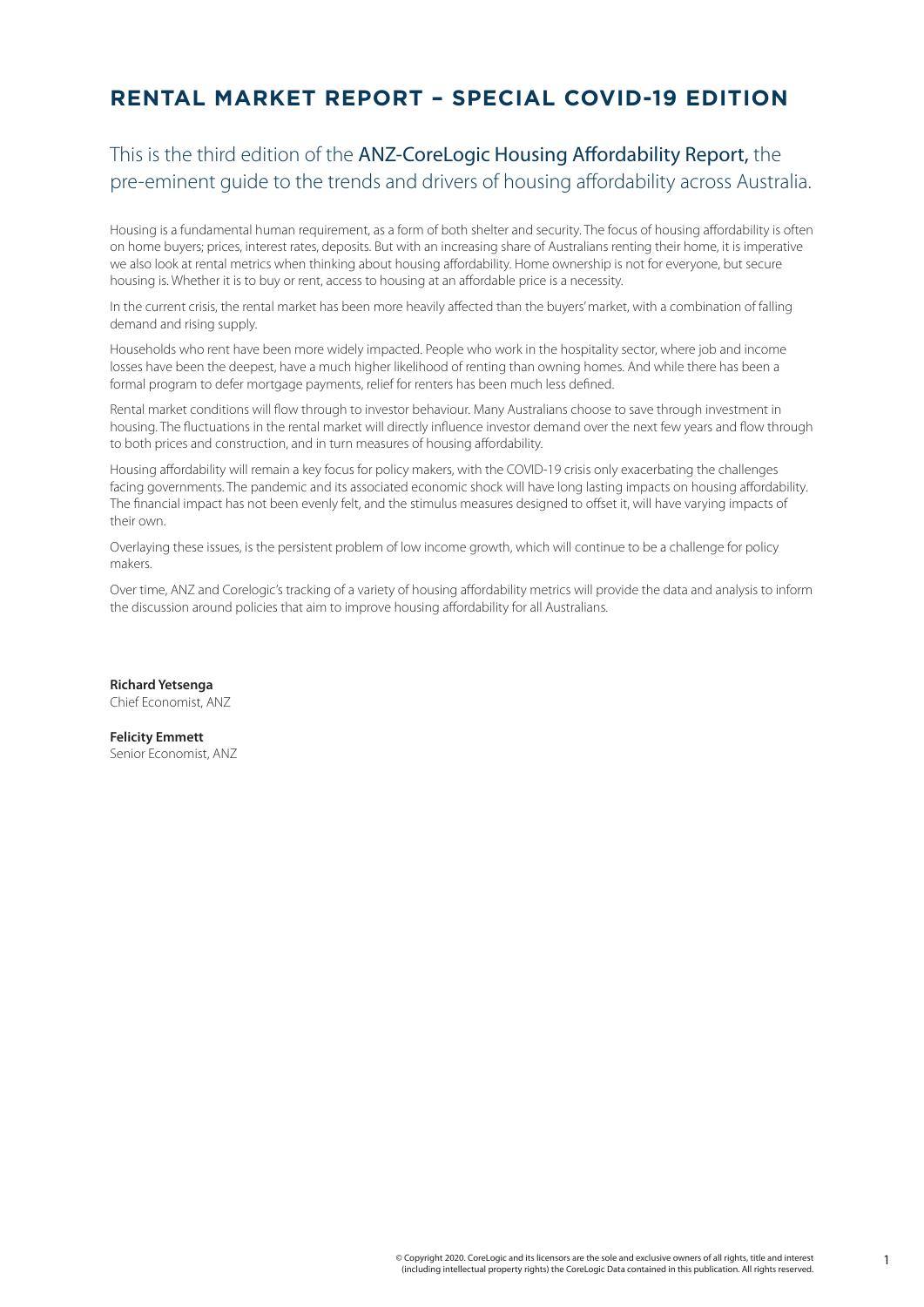# **CONTENTS**

| Rental Market Report - Special COVID-19 edition           |              |  |  |  |  |  |
|-----------------------------------------------------------|--------------|--|--|--|--|--|
| <b>Introduction</b>                                       | 3            |  |  |  |  |  |
| Understanding rental demand amid COVID-19                 | 4            |  |  |  |  |  |
| The shutdown of 'social' consumption                      | 4            |  |  |  |  |  |
| Overseas travel and the rental market                     | 6            |  |  |  |  |  |
| The state of rental supply and COVID-19                   | 8            |  |  |  |  |  |
| Airbnb – from short term, to long term,<br>and back again | $\mathsf{Q}$ |  |  |  |  |  |
| CoreLogic rental listings                                 | 10           |  |  |  |  |  |
| <b>Rental market metrics</b>                              | 14           |  |  |  |  |  |
| Rental values and affordability                           | 14           |  |  |  |  |  |
| Where are tenants most likely to negotiate                |              |  |  |  |  |  |
| lower rents?                                              | 17           |  |  |  |  |  |
| Rental yield performance                                  | 19           |  |  |  |  |  |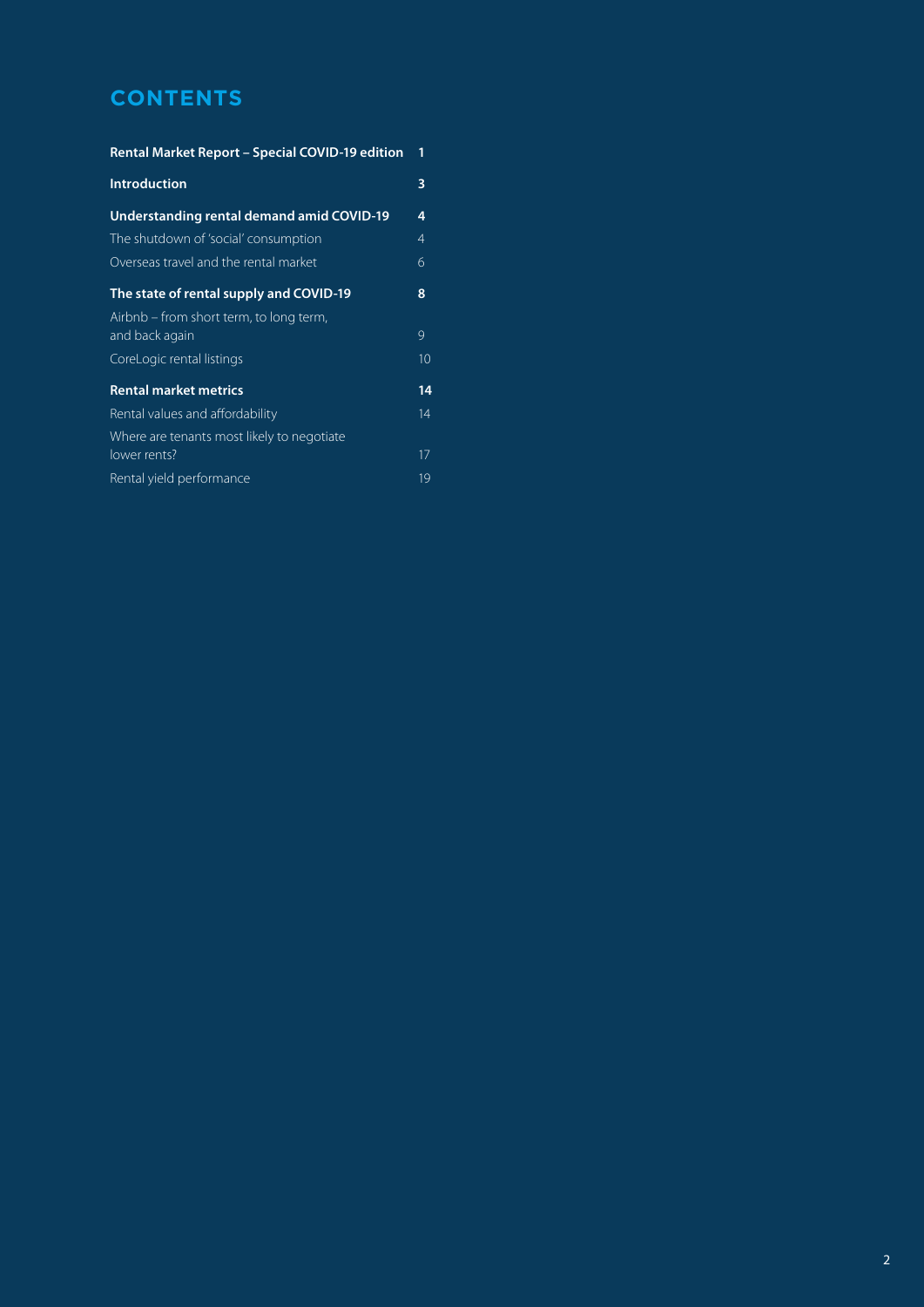# <span id="page-3-0"></span>**INTRODUCTION**

One of the most impacted sectors of the housing market amid COVID-19 has been the rental market. Due to a mixture of negative demand and supply shocks, rental market conditions weakened over April to June. This came off the back of an already 'weak' rental environment, where annualised growth in rents has been subdued at 0.9% across the capital city markets for the past five years.

However, as with property values and transactions, Australia does not have a 'single' rental market. Australia has a collection of thousands of different rental markets with variations in demographic and workforce compositions, levels of supply and price points. This report seeks to highlight some of the ways that COVID-19 has exacerbated the nuances between different parts of the Australian rental market, leading to disproportionate declines in some areas over others.

The first section of this report examines factors that have affected rental demand as a result of the onset of COVID-19. It highlights the industries and employees most affected by the pandemic, and how this has disproportionately affected the rental market. It also looks at the importance of net overseas migration to rental markets.

The second section looks at the state of rental supply in the lead up to, and during, COVID-19. While narratives of increased rental supply have dominated in recent months, a combination of finance and listings data suggests that oversupply in rental markets is a somewhat localised phenomenon.

Before the onset of the pandemic in Australia, investor participation in the housing market was at its lowest since 2001. Investor finance fell sharply over April and May due to high levels of uncertainty. If sustained, this suggests that the decline in demand for rentals could be partially offset by a decline in the supply of rental property.

The third section of the report contains a summary of rental market metrics, namely the change in rental income and yields that have occurred in recent months. As with many housing market and economic indicators, rental market conditions eased from April to June. This section contains a snapshot of suburb-level data, highlighting the suburbs in which tenants may be most successful negotiating rent reductions.

The findings in this report suggest that there are mixed opportunities for landlords and tenants across Australia, depending on where they are located. For tenants, inner-city areas of Sydney and Melbourne present the greatest opportunity for negotiating a reduction in rent. For landlords, these same areas pose greater short-term risk.

Ultimately, the opportunity to secure lower rents is unequal across industry and location. Rental growth has broadly tracked below inflation and income growth, and rental affordability has held quite firm across the capital cities. However, for relatively unaffordable markets like Hobart, broad-based affordability measures should be considered for longer term improvements in affordability, rather than relying a global pandemic to reduce demand.

#### **Eliza Owen**

CoreLogic Head of Research Australia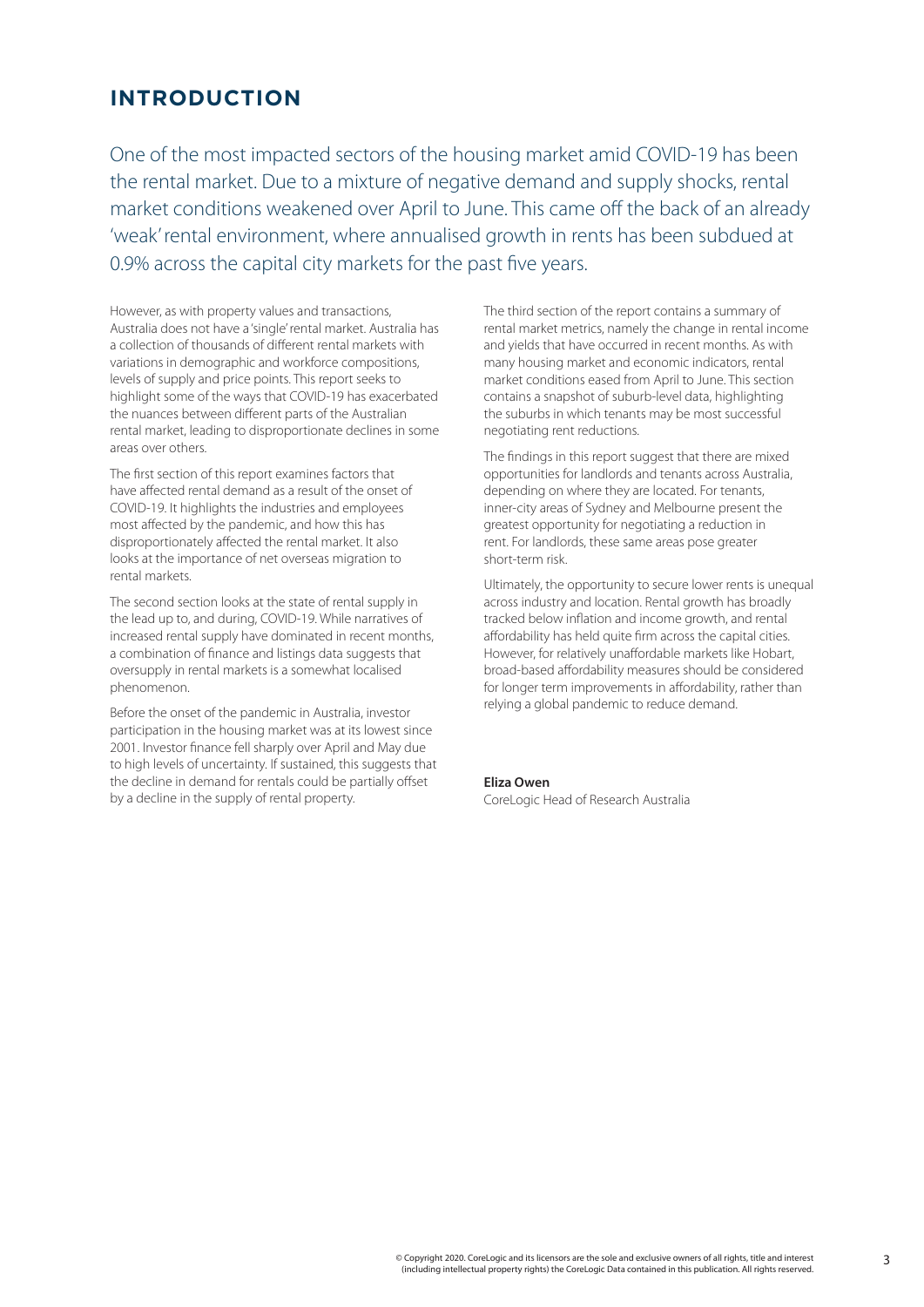# <span id="page-4-0"></span>**UNDERSTANDING RENTAL DEMAND AMID COVID-19**

COVID-19 has uniquely impacted demand for rental accommodation. Demand for rental properties fell with the onset of the pandemic, which is reflected in both rental prices and rental listings. This was likely most attributable to:

- A disproportionate loss of income in industry sectors where workers were more likely to be renting; and
- The closure of Australian borders to international travellers and migrants, who tend to rent when they first arrive rather than buy.

# THE SHUTDOWN OF 'SOCIAL' **CONSUMPTION**

Past research analysing the economic impact of a pandemic has highlighted the increasingly 'social' nature of consumption<sup>1</sup>. The COVID-19 pandemic required a self-engineered downturn that centred on prohibiting social gathering. This meant that any associated consumption was withdrawn from the economy.

On March 23rd, the federal government announced the temporary shutdown of bars, clubs, cinemas, places of worship, casinos and gyms. Coupled with progressive border closures, businesses across hospitality, tourism and the arts were immediately impacted. Furthermore, RBA analysis suggests that café, restaurant, accommodation and arts services tend to be more geared and less liquid than other industries<sup>2</sup> which creates additional challenges that has contributed to business closures. The rise in online shopping and food takeaway services has not been sufficient to offset the deterioration of business conditions in these sectors<sup>3</sup>.

ABS data show that these industries, officially categorised as 'food and accommodation services' and 'arts and recreation services', have seen significant job losses to date. Analysis of payroll data from the ATO has allowed the ABS to measure changes in payroll jobs by industry, which is summarised in the graph to the right of this page.

#### CHANGE IN PAYROLL JOBS BETWEEN 14TH OF MARCH AND 27TH JUNE, AUSTRALIA

| Accommodation and Food Services                 | $-21.2%$ |
|-------------------------------------------------|----------|
| <b>Arts and Recreation Services</b>             | $-18.1%$ |
| Rental, Hiring and Real Estate Services         | $-7.7%$  |
| Information Media and Telecommunications        | $-7.1%$  |
| <b>Administrative and Support Services</b>      | $-6.9%$  |
| Other Services                                  | $-6.3%$  |
| Transport, Postal and Warehousing               | $-6.1%$  |
| Agriculture, Forestry and Fishing               | $-6.0%$  |
| <b>Health Care and Social Assistance</b>        | $-5.2%$  |
| Manufacturing                                   | $-4.4%$  |
| <b>Education and Training</b>                   | $-4.3%$  |
| <b>Wholesale Trade</b>                          | $-4.1%$  |
| Mining                                          | $-4.1%$  |
| Professional, Scientific and Technical Services | $-3.9%$  |
| Construction                                    | $-3.9%$  |
| <b>Retail Trade</b>                             | $-3.3%$  |
| <b>Public Administration and Safety</b>         | $-0.9%$  |
| <b>Financial and Insurance Services</b>         | 0.9%     |
| Electricity, Gas, Water and Waste Services      | 1.4%     |
|                                                 |          |

Source: ABS

The data suggest that between the week ending 14th of March (when the 100th case of COVID-19 was confirmed in Australia) and the week ending 27th of June, 21.2% of payroll jobs had been lost across accommodation and food services, and 18.1% of jobs had been lost across arts and recreation services. This compares with an average decline of 4.2% of jobs across other industries, and a 5.7% decline in total payroll jobs across Australia.

According to regional employment data from the ABS, the number of those employed across accommodation and food services and arts and recreation services averaged 1.17 million over the year to February 2020. This equates to about 9.1% of the labour force.

This has important implications for the rental market. This is because those that are employed in these industries are more likely to be renting<sup>4</sup>.

- 1. Keogh-Brown, M. R., Wren-Lewis, S., Edmunds, W. J., Beutels, P., & Smith, R. D. (2010). The possible macroeconomic impact on the UK of an influenza pandemic. Health economics, 19(11), 1345-1360.
- 2. RBA, (April 2020), Financial Stability Review
- 3. RBA, (May 2020), Statement on Monetary Policy
- 4. RBA, (April 2020), Financial Stability Review, citing the 2018 HILDA survey data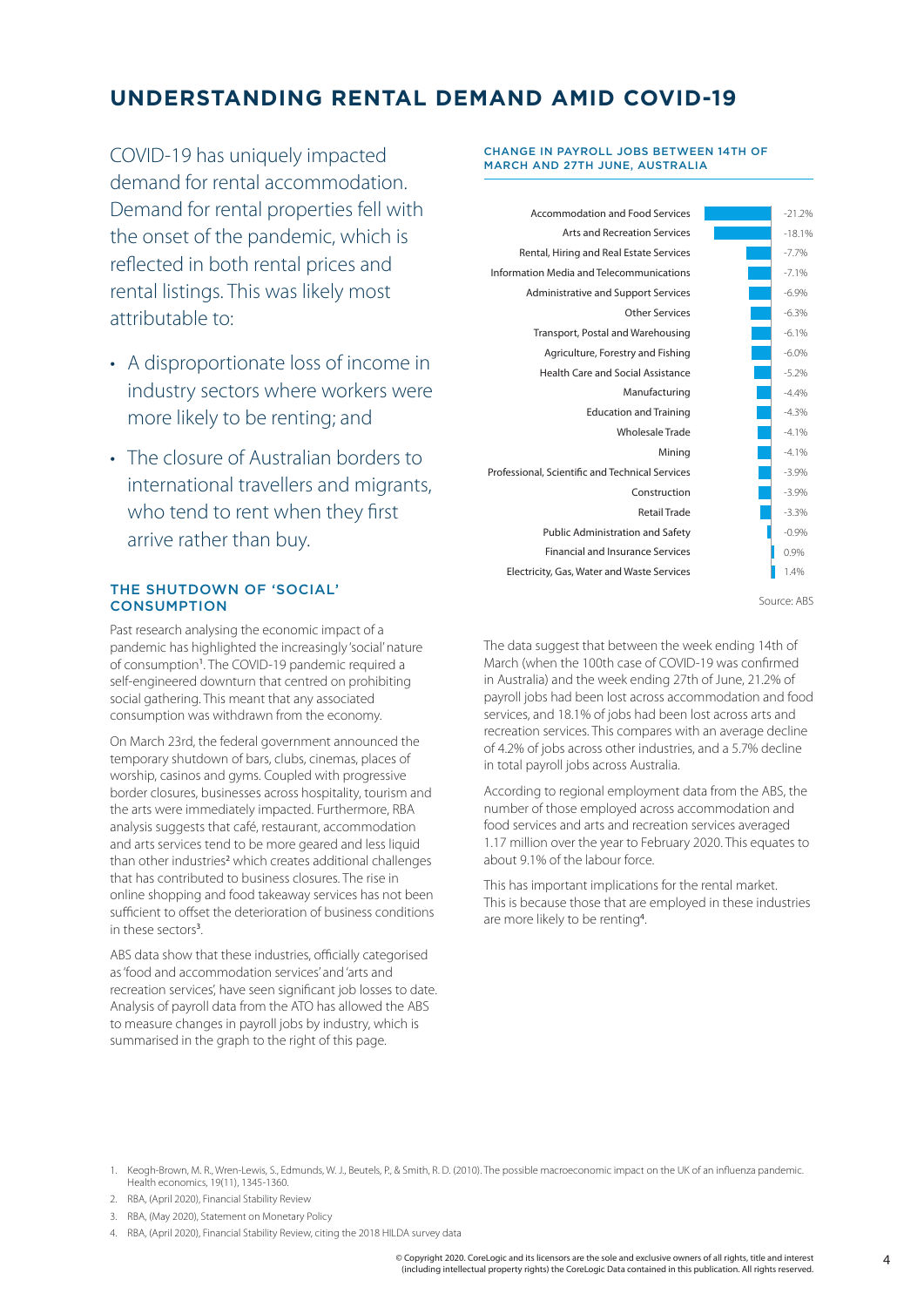CoreLogic data also shows that there is a high incidence of renting households where there is also greater workforce exposure to these industries. The scatter graph below highlights a correlation between housing markets with a high portion of rental properties, and a higher portion of employees in more precarious sectors. Regions of Australia where rental markets may be more exposed to a reduction in demand due to industry exposure include inner-city Melbourne, Sydney, and parts of south east Queensland.



#### INCIDENCE OF RENTING HOUSEHOLDS V WORKFORCE EXPOSURE TO VULNERABLE INDUSTRIES

Source: CoreLogic, ABS. Note labour force data is based on an average of four quarters to February 2020, while household renting ratio is based on estimates from the Corel ogic property database from May 2020

While job losses in these sectors have likely already reduced demand for rentals in these areas, there are a couple of factors that will have helped offset these impacts.

The first are government boosts to JobSeeker and the introduction of the JobKeeper program, which would help tenants service rent in the event of unemployment or reduced hours.

Secondly, although job losses have been more severe across tourism, hospitality and the arts, an index of job changes since the 14th of March suggest that these sectors have had better recovery than total combined sectors over May and June. The jobs index for the arts and recreation services sector has recovered 7.8% since bottoming out in April. Accommodation and food services have recovered 19.0%. Total payroll jobs have risen just 4.2% in the same period. This could signal some stabilising demand in the rental market.



#### INDEX OF PAYROLL JOB CHANGES BETWEEN 14TH OF MARCH AND 27TH OF JUNE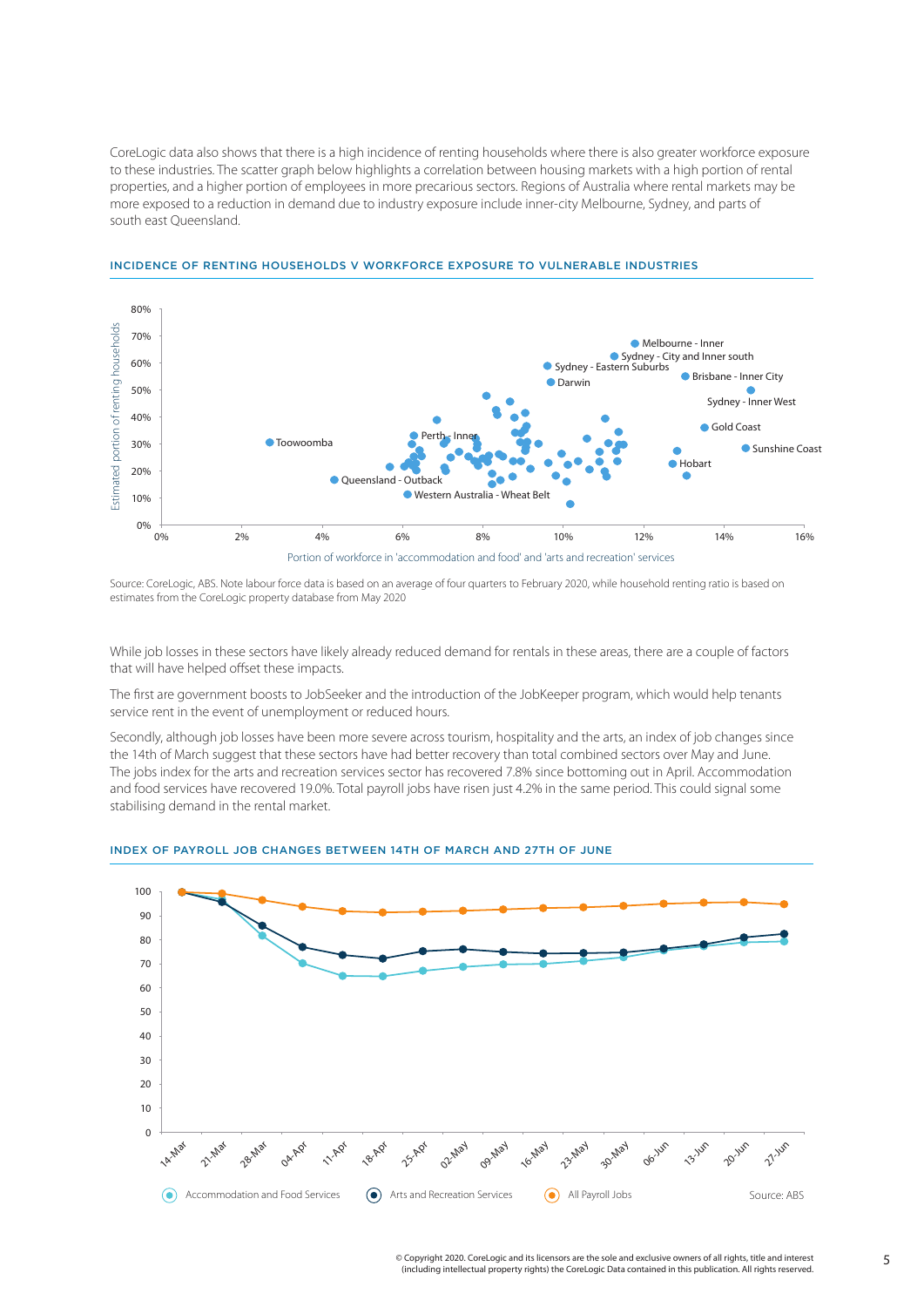## <span id="page-6-0"></span>OVERSEAS TRAVEL AND THE RENTAL MARKET

The other major demand factor for rental markets, which has been impacted by COVID-19, is the state of overseas migration and visitation to Australia.

Travel from overseas has been progressively restricted since February. On March 19th, the Australian government closed its borders to all overseas visitors other than citizens and residents.

Provisional estimates from the ABS showed there was a 98.8% decline in overseas arrivals to Australia in May 2020 compared with May 2019. Recent overseas migration significantly affects rental demand. Past research has highlighted, about 80% of overseas migrants to Australia initially rent<sup>5</sup>.

Departures over May 2020 outweighed arrivals. An estimated 300,000 temporary workers, students and tourists are estimated to have left Australia in the first few months of the year<sup>6</sup>. This group of temporary VISA holders were also more likely to be renting, creating a further withdrawal in demand.

As with employment data, the variation of impact on rental markets can be inferred by looking at historic regional migration patterns.

#### ALL OVERSEAS ARRIVALS TO AUSTRALIA (PROVISIONAL ESTIMATES)



5. Khoo, S. E., McDonald, P., Temple, J., & Edgar, B. (2012). Scoping Study of Migration and Housing Needs. Report for National Housing Supply Council Unit, Department of the Treasury, 31.

<sup>6.</sup> Creighton, A. (April 15th, 2020). COVID-19: Australia's great exodus revealed. The Australian. [https://www.theaustralian.com.au/nation/covid19-australias-great](https://www.theaustralian.com.au/nation/covid19-australias-great-exodus-revealed/news-story/643e22b0b3023a177e9dacaa03b8c830)[exodus-revealed/news-story/643e22b0b3023a177e9dacaa03b8c830](https://www.theaustralian.com.au/nation/covid19-australias-great-exodus-revealed/news-story/643e22b0b3023a177e9dacaa03b8c830).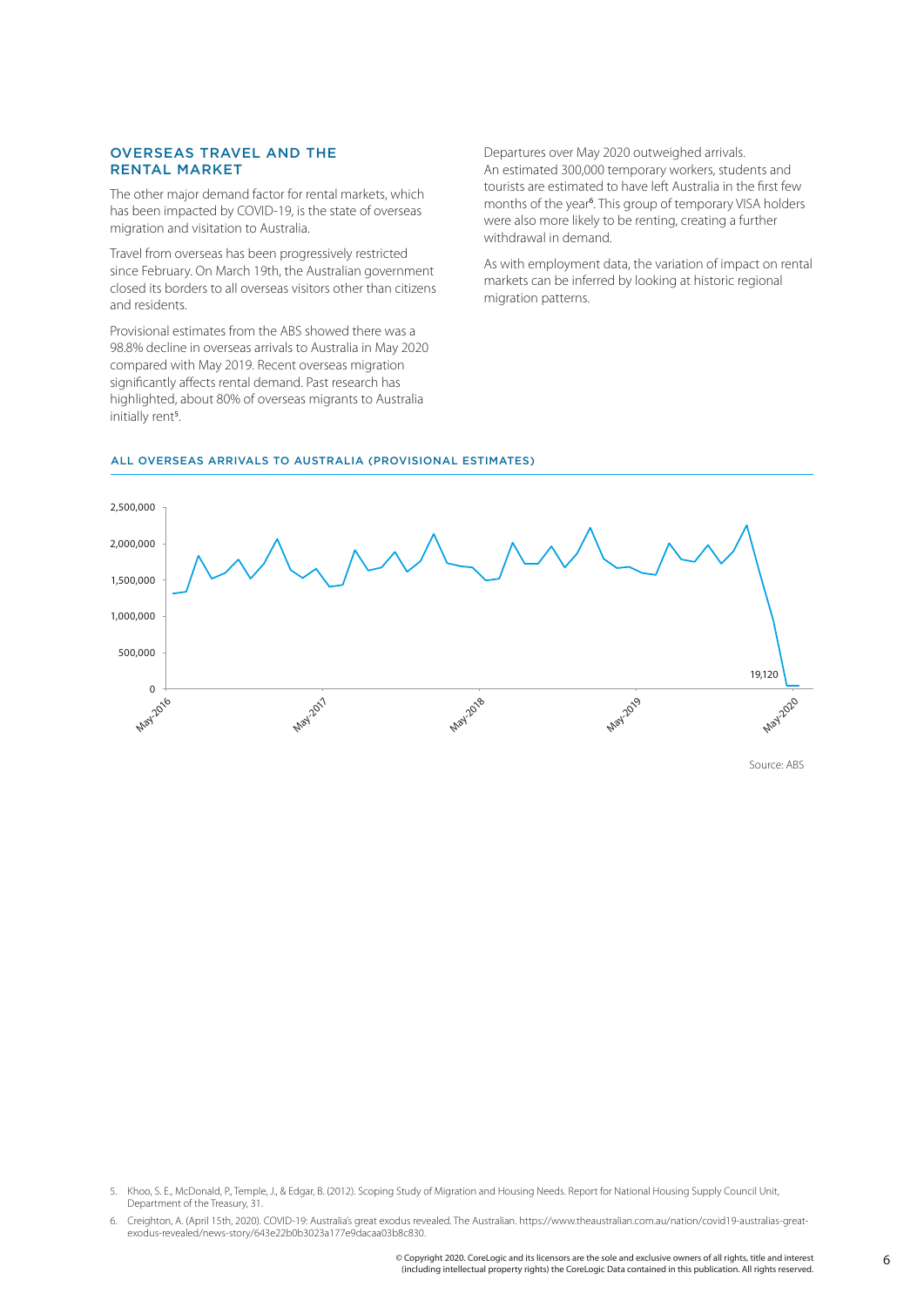The chart below shows SA4 regions across Australia by the number of net overseas migrants contributing to population growth over 2019.

The graph on the left hand side shows the regions most dependent on overseas migration for population growth. This reflects some of the areas that may have taken a hit to rental demand because of the departure of temporary migrants or lack of new arrivals, such as inner-city Melbourne. But it also highlights areas further from the main CBDs, such as Parramatta and Blacktown in Sydney, and the Melbourne - South East region, which could be impacted by a decline in new overseas migration.

The areas experiencing the lowest levels of net overseas migration are largely represented by small regional areas, where rental markets are likely to be largely unaffected by the recent changes to migration flows. However, even some of these regional areas are likely to see some impact on the rental market, particularly those reliant on tourism for income prosperity.

International border restrictions in Australia are expected to last for at least another few months, and most likely longer. Between the national agenda and policies overseas, the Australian government estimates an 85% drop in net overseas migration for 2020-21, to around 36,000. Extrapolating an estimate of renting migrants and average people per household, this points to new rental demand from overseas falling from about 74,000 dwellings over 2019, to just 11,000 over 2020-21.

As well as creating an initial surplus of rental vacancies and downward pressure on rental prices, this will have longer term implications for the level of investor activity and supply of rental stock, discussed in the next section.



#### TOP AND BOTTOM 20 REGIONS OF AUSTRALIA BY NET OVERSEAS MIGRATION — 2019

Source: ABS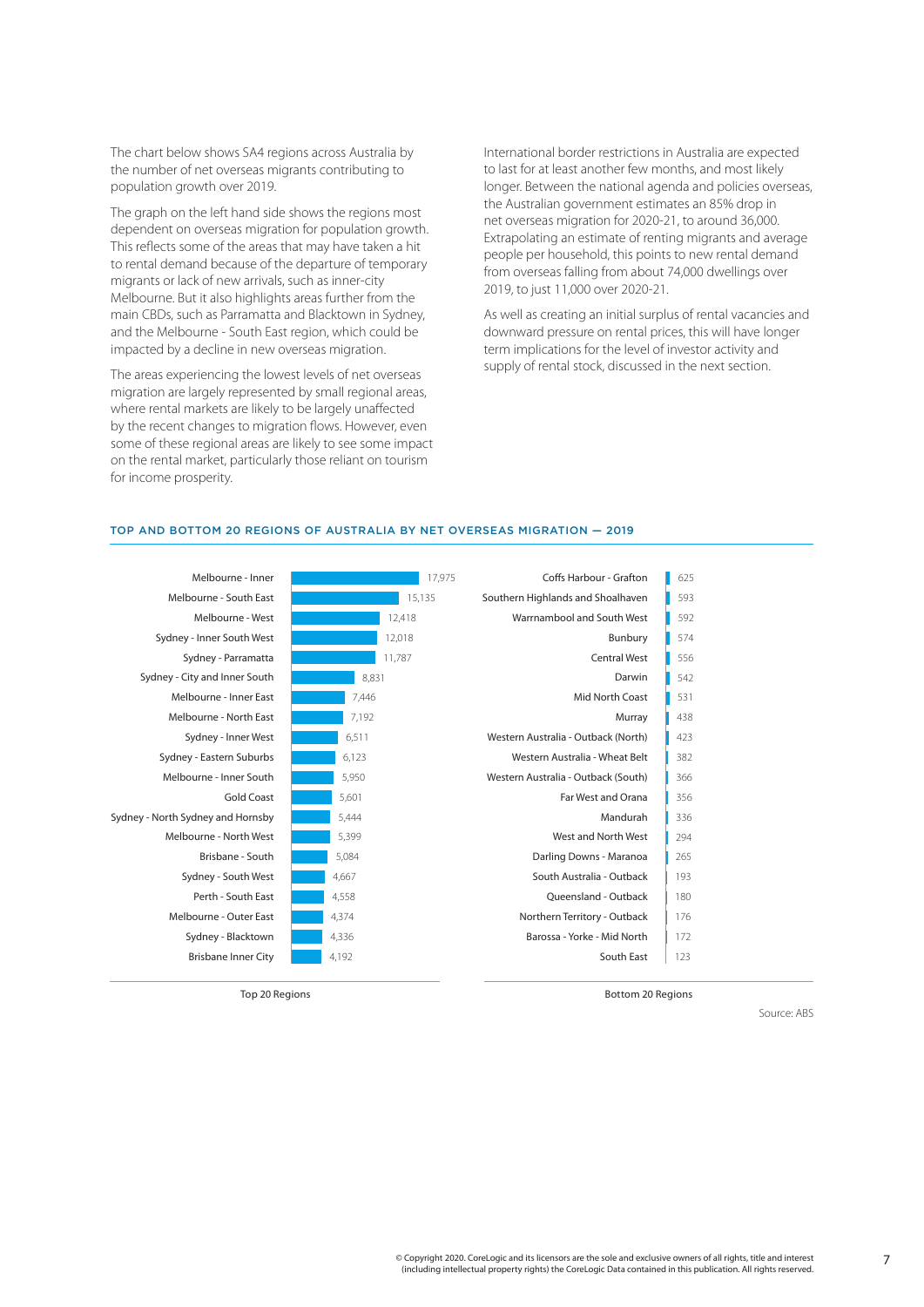# <span id="page-8-0"></span>**THE STATE OF RENTAL SUPPLY AND COVID-19**

At the same time that localised reductions in rental demand emerge, there are several factors which have contributed to an increase in the supply of rental listings. Moreover, the uplift in rental supply stock also appears to be quite a localised phenomenon.

ABS finance data provides useful context in understanding the state of investor participation, and the subsequent delivery of new rental supply, in the lead up to COVID-19. The graph below shows the monthly value of new finance secured for housing investment lending across Australia.

#### MONTHLY VALUE OF INVESTOR HOUSING FINANCE COMMITMENTS (\$ MILLION)



Source: ABS

Investor finance for the purchase of property surged from late 2012, partly due to a rate cutting cycle that saw the cash rate target fall from 4.25% from the start of 2012 to just 1.5% by August 2016.

New housing finance for investment purchases peaked at \$10.1 billion in April 2015. Prior to this, the series average for lending to investors was \$5.8 billion per month. This surge in investment activity slowed amid the implementation of macro-prudential policy announced in December 2014 that restricted lenders to growing their investor book by less than 10% per annum. However, this was followed by a second period of elevated investment between early 2016 and 2017.

Developer activity increased significantly to accommodate the demand from investors, particularly in the unit segment. In the 12 months to August 2016, unit approvals peaked at 123,404, which was 42.5% above the decade average. This contributed to a surge in rental listings, and a gradual loosening of rental market conditions in some markets.

The CoreLogic hedonic rental value index, which tracks changes in estimated rent values, shows that over this period rents did not fall on a national level. However, annual growth in rents did bottom out at a very weak 0.5% at July 2016.

More recently, much of 2019 and early 2020 saw a gradual reversal of earlier trends. A withdrawal in investor participation in the housing market occurred in response to tightened lending conditions designed to limit potentially risky housing lending. In September 2017, APRA implemented a 30% cap on the share of banks' new lending that was interest only, a loan structure largely utilised by investors<sup>7</sup> . The graph below shows that from this period, investor lending trended lower to reach record lows.

It is fortunate that in the lead up to COVID-19, investment participation in the property market had been correcting from very high levels. It means that more property was being purchased by owner-occupiers, who may be less likely to offload property assets amid economic uncertainty, thus reducing some overall risk to the property market.

If investor participation remains low, this could keep rental market conditions relatively steady. It signals that the fall away in demand will be met with less new supply.





7. APRA. (2017). Residential mortgages: Update on interest-only lending. APRA Insight – Issue 4 2017. [https://www.apra.gov.au/apra-insight-issue-4-2017#interest-only-benchmark.](https://www.apra.gov.au/apra-insight-issue-4-2017#interest-only-benchmark)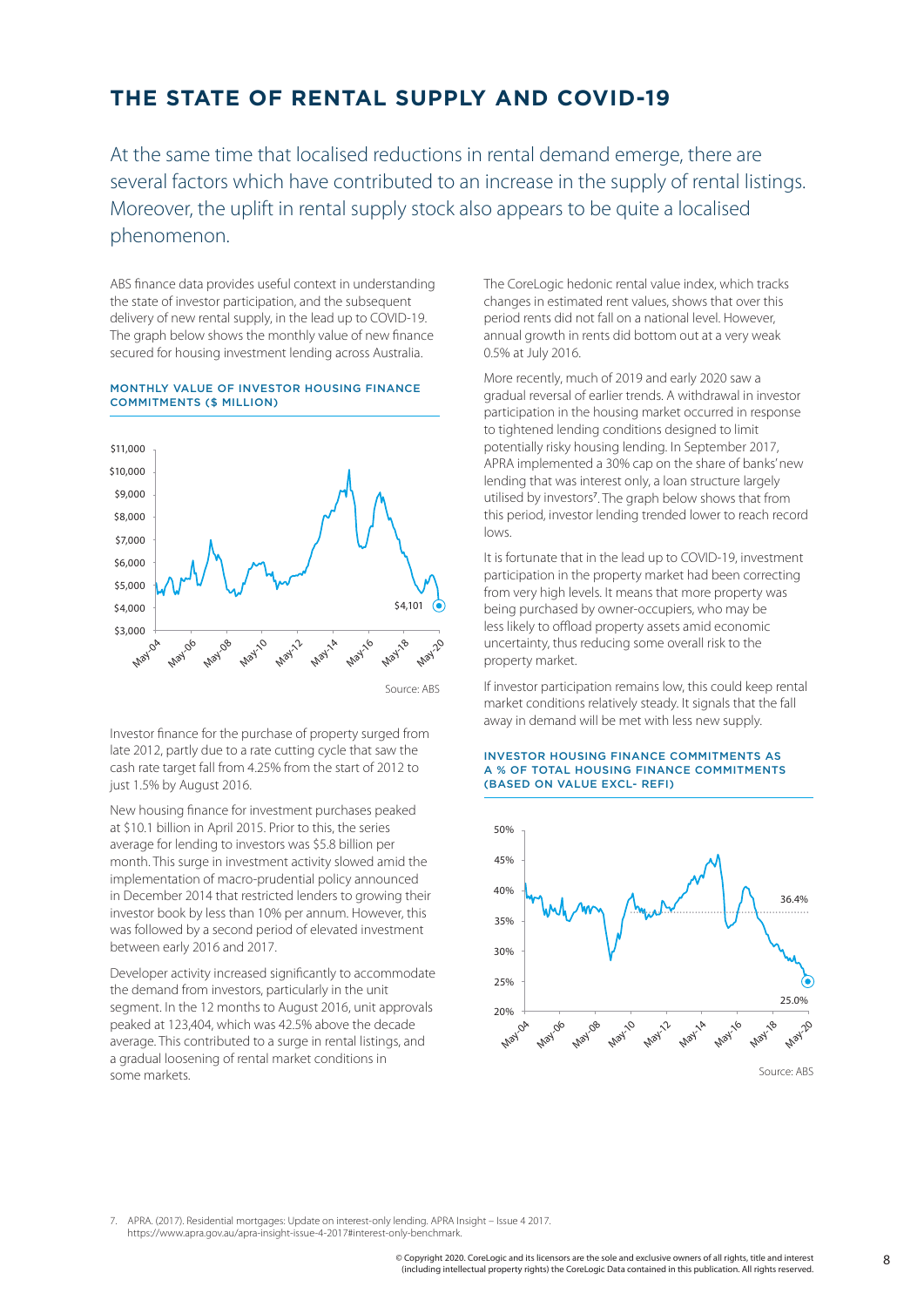#### <span id="page-9-0"></span>NUMBER OF HOUSES UNDER CONSTRUCTION, MAJOR STATES



NUMBER OF UNITS UNDER CONSTRUCTION, MAJOR STATES



Source: ABS

However, ABS building activity data suggests that even as approvals and commencements are moderating, there is still an above-average level of units under construction across Victoria and NSW. At March 2020, the number of units under construction was 18.8% higher than the decade average across NSW, and 24.0% higher across Victoria. This poses added risk to future return within these unit markets.

## AIRBNB – FROM SHORT TERM, TO LONG TERM, AND BACK AGAIN

Another factor contributing to increased rental supply is the conversion of short term accommodation, namely Airbnb, to the long-term rental market. This has been supported anecdotally, with real estate agents reporting that they have assisted Airbnb owners to market their property for a longer-term tenant<sup>8</sup>.

Researchers from the University of Queensland estimate 346,581 unique properties, or about 4% of the country's housing stock, had been used for Airbnb at some point between July 2016 and February 2019. The highest counts of Airbnb listings by SA2 region were in Melbourne, Surfers Paradise, Point Nepean, Byron Bay and the Sydney-Haymarket-The Rocks region<sup>9</sup> . Additional stock from the conversion of holiday homes to longer-term tenure would ease rental prices.

However, the switch from Airbnb to longer term leasing is likely to be temporary. 'Long term' tenancies in Australia are relatively short, at 6-12 months, and landlords may see much higher revenues from Airbnb, particularly in tourism-centred markets. As domestic and international travel resumes, landlords may be keen to revert properties back to short-term holiday accommodation soon after the longer-term lease period expires.

8. Derwin, J. (March 25th 2020). Airbnb properties are flooding back onto the rental market across Australia, as short-term visitors dry up due to coronavirus travel restrictions. Business Insider AU. [https://www.businessinsider.com.au/coronavirus-airbnb-rents-impact-rental-market-australia-2020-3.](https://www.businessinsider.com.au/coronavirus-airbnb-rents-impact-rental-market-australia-2020-3)

9. Sigler, T., & Panczak, R. (2020). Ever wondered how many Airbnbs Australia has and where they all are? We have the answers. The Conversation. [https://theconversation.com/ever-wondered-how-many-airbnbs-australia-has-and-where-they-all-are-we-have-the-answers-129003.](https://theconversation.com/ever-wondered-how-many-airbnbs-australia-has-and-where-they-all-are-we-have-the-answers-129003)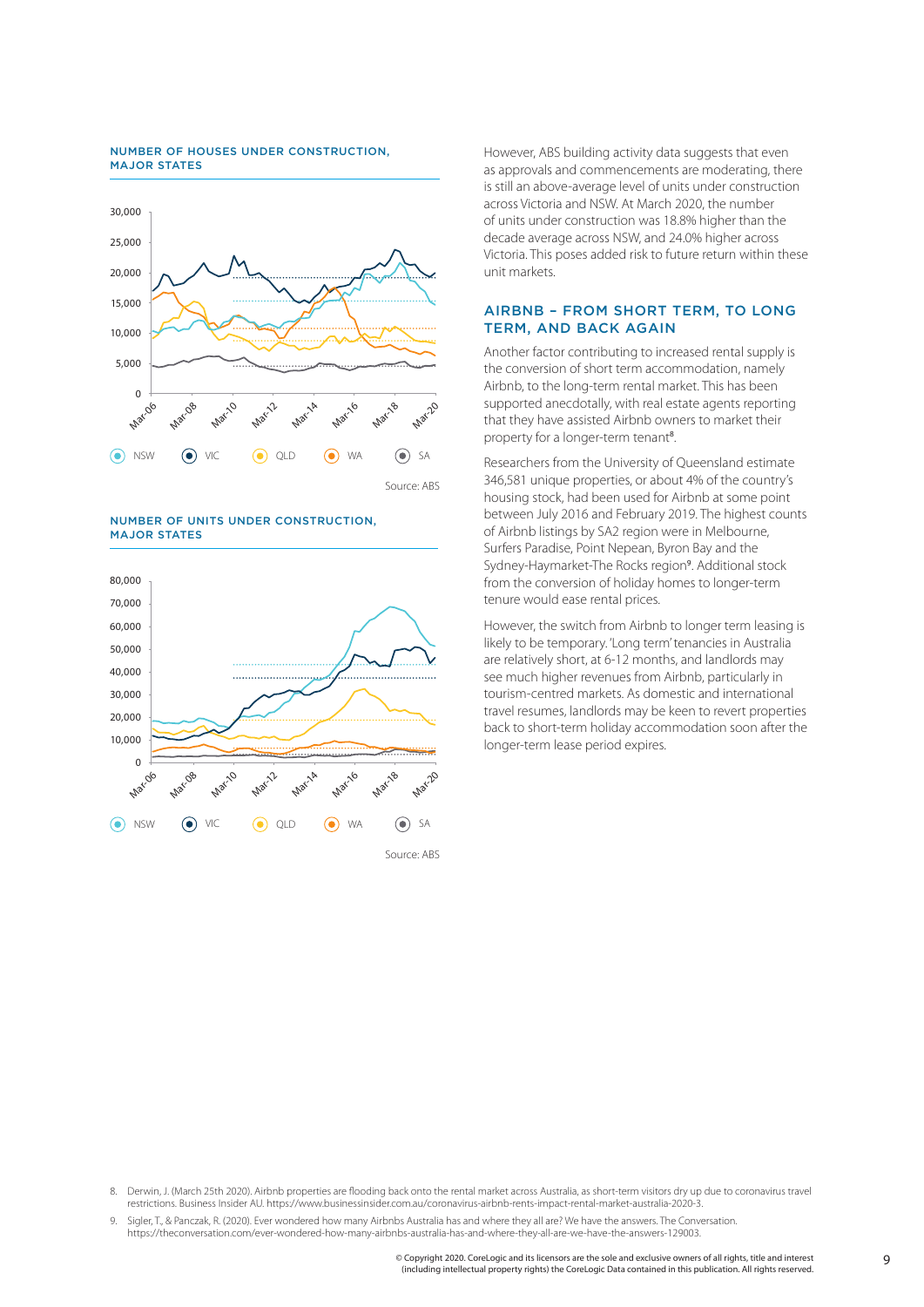# <span id="page-10-0"></span>CORELOGIC RENTAL LISTINGS

In assessing the state of rental supply, it is useful to consider changes in the level of advertised stock. CoreLogic rental listings are calculated on a rolling, 28-day basis. A count of the unique total and newly advertised property for rent across the capital city markets is considered.

A summary of new and total rent listings across the combined capital cities is summarised in the graphs to the right of this page.

Interestingly, though rent listings have seen a rise in volumes over the past few weeks, they are still relatively low compared with the equivalent 28-day period in 2019. Total rent listings on market across the combined capital cities were down 15.3% compared with the same period in 2019, as investor participation in the housing market reached record lows in early 2020. However, the pile-up in rental stock amid COVID-19 is demonstrated by the fact that this gap is narrowing: the average gap between total listings volumes in 2019 and 2020 to May was -23.2%.

New rent listings across the combined capital cities increased 2.2% between the 28 days ending 28th of June, and the 28 days ending 31st of May. Total rent listings declined 3.7% in the same period. This suggests that there was an increase in the level of new listings coming to market over May, but that total rental stock had a period of stabilisation. This may be either through demand increasing slightly over June, or vacant rental stock being withdrawn from the market.

Notably, most of the build-up in rental listings is occurring in Sydney and Melbourne. The graph below shows the change in total rent listings counted in the 28-days to March 15, as Australia reached its 100th case of COVID-19, versus the 28-days ending 28th of June. Between these periods, rent listings across Melbourne rose by 3,730, Sydney rent listings rose by 1,043, and other capital cities saw a decline in rent listings on the whole.

#### NUMBER OF NEW RENTAL LISTINGS, COMBINED CAPITAL CITIES DWELLINGS



#### NUMBER OF TOTAL RENTAL LISTINGS, COMBINED CAPITAL CITIES DWELLINGS





#### CHANGE IN TOTAL AND NEW RENT LISTINGS BETWEEN 4 WEEKS ENDING MARCH 15TH AND JUNE 28TH

© Copyright 2020. CoreLogic and its licensors are the sole and exclusive owners of all rights, title and interest 10 (including intellectual property rights) the CoreLogic Data contained in this publication. All rights reserved.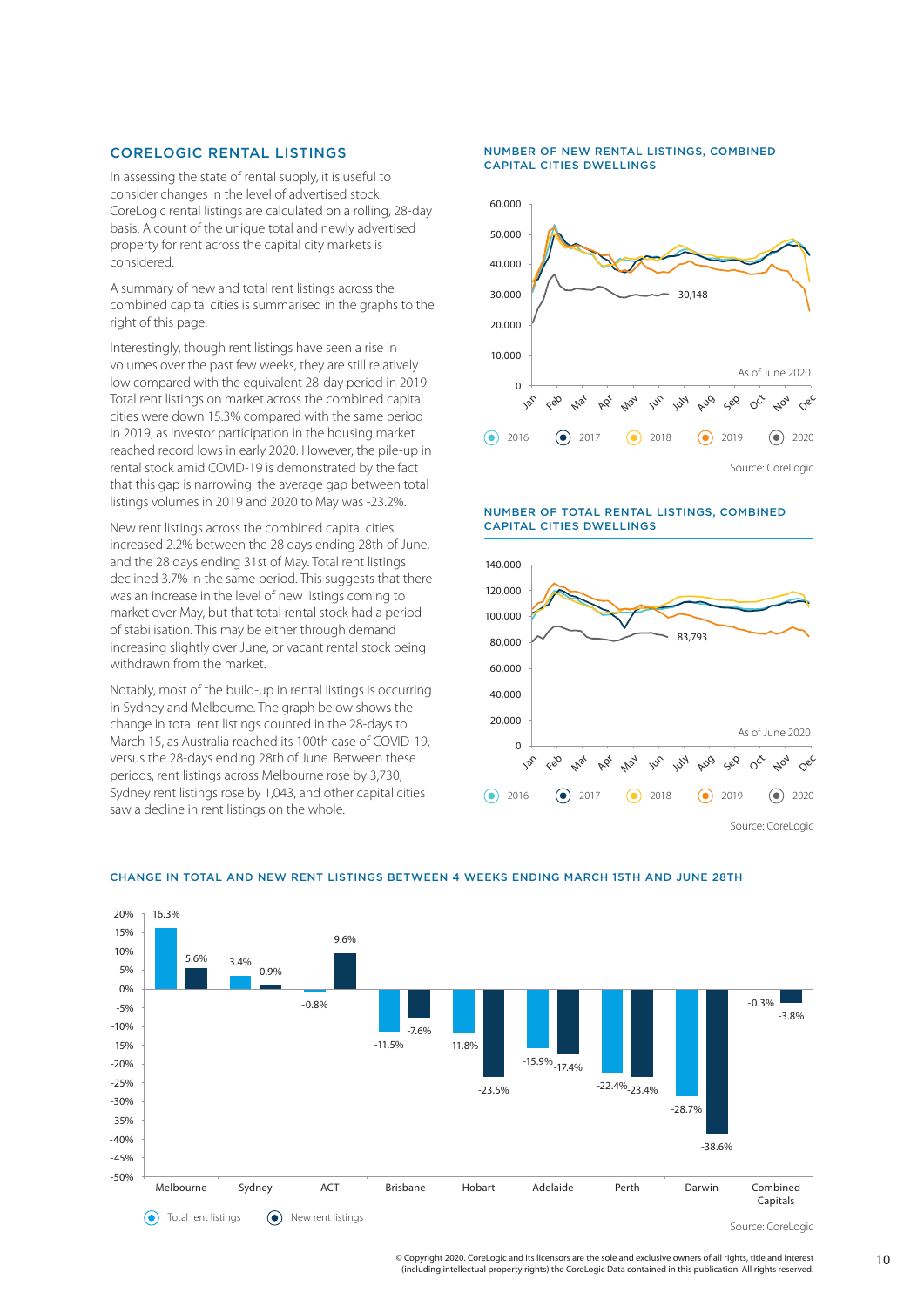Breaking down rental listings by SA4 region shows a similar trend, where rent listings have seen a significant accumulation across inner-city Sydney and Melbourne.

Of the 88 SA4 regions for which total rent listings are counted, only 11 regions have seen an increase over the measurement periods. These 11 areas are relatively large rental markets however, accounting for 30.8% of estimated rental stock in Australia. 8 of the 11 regions are located across Sydney and Melbourne. Other regions recording an increase in rental listings include the Adelaide – Central and Hills Region, the Gold Coast and Brisbane Inner City. The increase in listings across the Gold Coast, which were up 5.1% between the two periods measured, may reflect the conversion of holiday accommodation to the longerterm rental market.

The differences across rental markets is crucially important to understand, because it empowers tenants and landlords in negotiating rents based on local conditions. It also highlights that the 'Australian' rental market is comprised of many markets with highly different dynamics.

This is reinforced by the rental demand factors discussed in the earlier section of this report, where variations in exposure to net overseas migration and precarious work are likely leading to variations in surplus rental stock. The following section provides insight into changes in rental values and yields, which also reflects increased supply in these regions putting downward pressure on rental prices.

## TABLE 1: RENT LISTINGS SA4

| <b>SA4 Region Name</b>                    | <b>Total Listings Count -</b> | <b>Total Listings Count -</b> | <b>Change in Total Listings</b> |
|-------------------------------------------|-------------------------------|-------------------------------|---------------------------------|
|                                           | 28 days to 15th of March      | 28 days to 28th of June       |                                 |
| Melbourne - Inner                         | 7,011                         | 11,019                        | 57.2%                           |
| Sydney - City and Inner South             | 3,611                         | 5,530                         | 53.1%                           |
| Sydney - Eastern Suburbs                  | 2.189                         | 3,094                         | 41.3%                           |
| Melbourne - Inner East                    | 1,990                         | 2,382                         | 19.7%                           |
| Melbourne - Inner South                   | 2,218                         | 2,654                         | 19.7%                           |
| Sydney - Inner West                       | 2,421                         | 2,729                         | 12.7%                           |
| Brisbane Inner City                       | 2,426                         | 2,665                         | 9.9%                            |
| Sydney - North Sydney and Hornsby         | 3,104                         | 3,293                         | 6.1%                            |
| Adelaide - Central and Hills              | 1,060                         | 1,116                         | 5.3%                            |
| <b>Gold Coast</b>                         | 2,832                         | 2,977                         | 5.1%                            |
| Sydney - Ryde                             | 1,531                         | 1,591                         | 3.9%                            |
| Australian Capital Territory              | 898                           | 891                           | $-0.8%$                         |
| Melbourne - North West                    | 1,349                         | 1,290                         | $-4.4%$                         |
| Sydney - Parramatta                       | 3,954                         | 3,753                         | $-5.1%$                         |
| Geelong                                   | 962                           | 912                           | $-5.2\%$                        |
| Melbourne - West                          | 3,291                         | 3,107                         | $-5.6\%$                        |
| Sydney - Inner South West                 | 3,546                         | 3,342                         | $-5.8\%$                        |
| Warrnambool and South West                | 278                           | 260                           | $-6.5%$                         |
| Sydney - Northern Beaches                 | 1,141                         | 1,054                         | $-7.6\%$                        |
| Brisbane - South                          | 1,816                         | 1,671                         | $-8.0\%$                        |
| Perth - Inner                             | 2,206                         | 2,026                         | $-8.2%$                         |
| Melbourne - South East                    | 2,980                         | 2,706                         | $-9.2%$                         |
| Sydney - Sutherland                       | 627                           | 563                           | $-10.2%$                        |
| Sydney - South West                       | 1,960                         | 1,756                         | $-10.4%$                        |
| Central West                              | 920                           | 824                           | $-10.4%$                        |
| Sydney - Baulkham Hills and<br>Hawkesbury | 783                           | 701                           | $-10.5%$                        |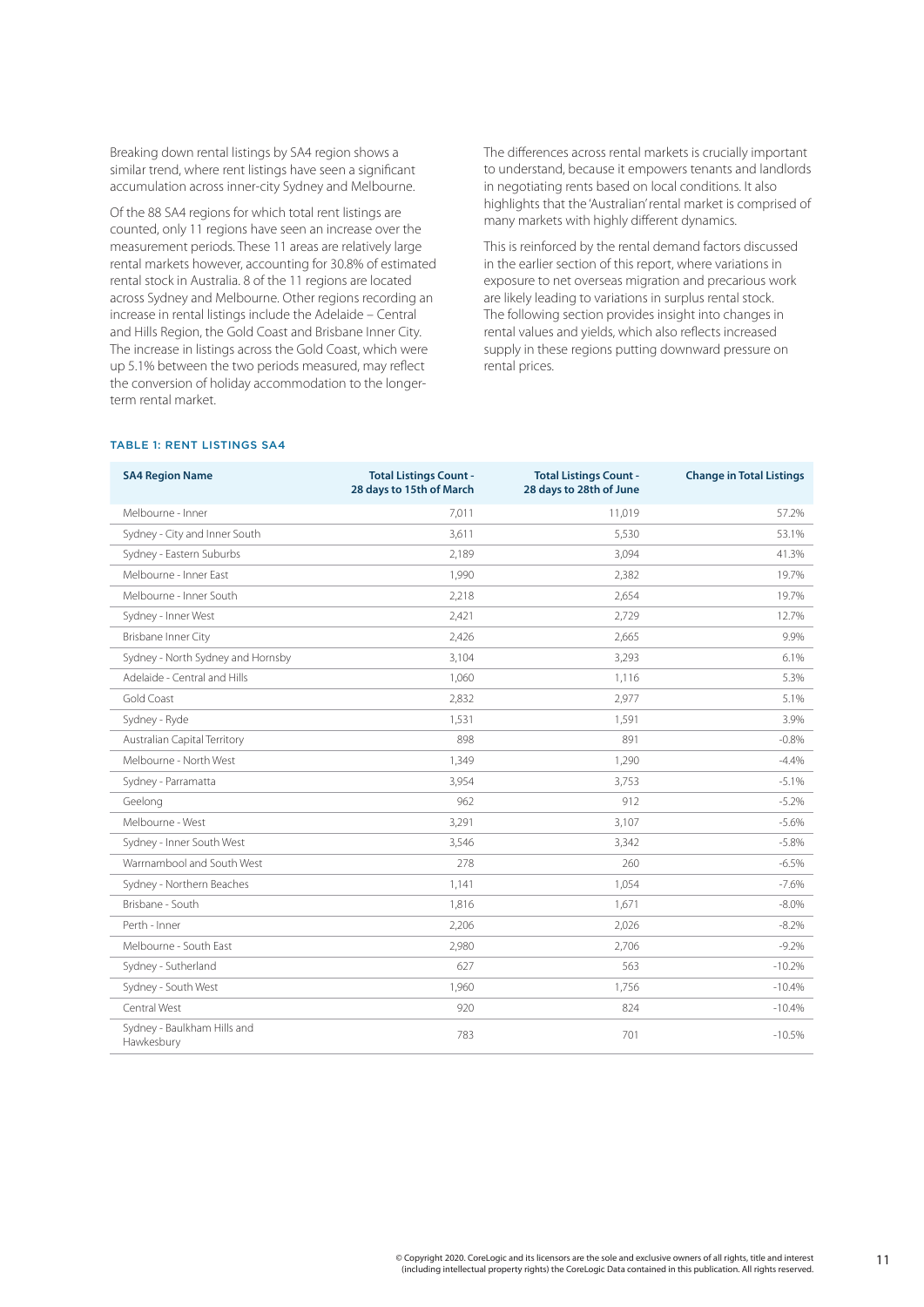| <b>SA4 Region Name</b>              | <b>Total Listings Count -</b><br>28 days to 15th of March | <b>Total Listings Count -</b><br>28 days to 28th of June | <b>Change in Total Listings</b> |
|-------------------------------------|-----------------------------------------------------------|----------------------------------------------------------|---------------------------------|
| Melbourne - Outer East              | 1,138                                                     | 1,017                                                    | $-10.6%$                        |
| Hobart                              | 644                                                       | 568                                                      | $-11.8%$                        |
| Melbourne - North East              | 1,975                                                     | 1,735                                                    | $-12.2%$                        |
| Brisbane - West                     | 852                                                       | 741                                                      | $-13.0%$                        |
| Latrobe - Gippsland                 | 864                                                       | 750                                                      | $-13.2%$                        |
| South East                          | 86                                                        | 74                                                       | $-14.0%$                        |
| West and North West                 | 243                                                       | 209                                                      | $-14.0%$                        |
| Sunshine Coast                      | 1,550                                                     | 1,324                                                    | $-14.6%$                        |
| Brisbane - North                    | 1,116                                                     | 942                                                      | $-15.6%$                        |
| Newcastle and Lake Macquarie        | 1,335                                                     | 1,114                                                    | $-16.6%$                        |
| Murray                              | 380                                                       | 312                                                      | $-17.9%$                        |
| Brisbane - East                     | 794                                                       | 648                                                      | $-18.4%$                        |
| Ipswich                             | 1,590                                                     | 1,296                                                    | $-18.5%$                        |
| North West                          | 345                                                       | 281                                                      | $-18.6%$                        |
| Sydney - Blacktown                  | 2,111                                                     | 1,702                                                    | $-19.4%$                        |
| Richmond - Tweed                    | 941                                                       | 750                                                      | $-20.3%$                        |
| Illawarra                           | 1,288                                                     | 1,024                                                    | $-20.5%$                        |
| Hume                                | 409                                                       | 324                                                      | $-20.8%$                        |
| Perth - South Fast                  | 2,830                                                     | 2,241                                                    | $-20.8%$                        |
| Adelaide - West                     | 749                                                       | 593                                                      | $-20.8%$                        |
| Logan - Beaudesert                  | 1,663                                                     | 1,316                                                    | $-20.9%$                        |
| Coffs Harbour - Grafton             | 896                                                       | 706                                                      | $-21.2%$                        |
| Launceston and North East           | 584                                                       | 459                                                      | $-21.4%$                        |
| Moreton Bay - North                 | 1,076                                                     | 845                                                      | $-21.5%$                        |
| New England and North West          | 906                                                       | 706                                                      | $-22.1%$                        |
| Cairns                              | 1,384                                                     | 1,066                                                    | $-23.0%$                        |
| South Australia - South East        | 764                                                       | 585                                                      | $-23.4%$                        |
| Moreton Bay - South                 | 785                                                       | 599                                                      | $-23.7%$                        |
| Northern Territory - Outback        | 289                                                       | 220                                                      | $-23.9%$                        |
| Mornington Peninsula                | 941                                                       | 713                                                      | $-24.2%$                        |
| Ballarat                            | 730                                                       | 550                                                      | $-24.7%$                        |
| Shepparton                          | 368                                                       | 277                                                      | $-24.7%$                        |
| Adelaide - North                    | 1,092                                                     | 820                                                      | $-24.9%$                        |
| Western Australia - Outback (South) | 822                                                       | 617                                                      | $-24.9%$                        |
| Barossa - Yorke - Mid North         | 207                                                       | 155                                                      | $-25.1%$                        |
| Southern Highlands and Shoalhaven   | 924                                                       | 691                                                      | $-25.2%$                        |
| Perth - North East                  | 1,193                                                     | 890                                                      | $-25.4%$                        |
| Hunter Valley exc Newcastle         | 1,023                                                     | 763                                                      | $-25.4%$                        |
| Mackay - Isaac - Whitsunday         | 1,022                                                     | 761                                                      | $-25.5%$                        |
| Sydney - Outer South West           | 958                                                       | 711                                                      | $-25.8%$                        |
| Bendigo                             | 591                                                       | 437                                                      | $-26.1%$                        |
| Adelaide - South                    | 874                                                       | 646                                                      | $-26.1%$                        |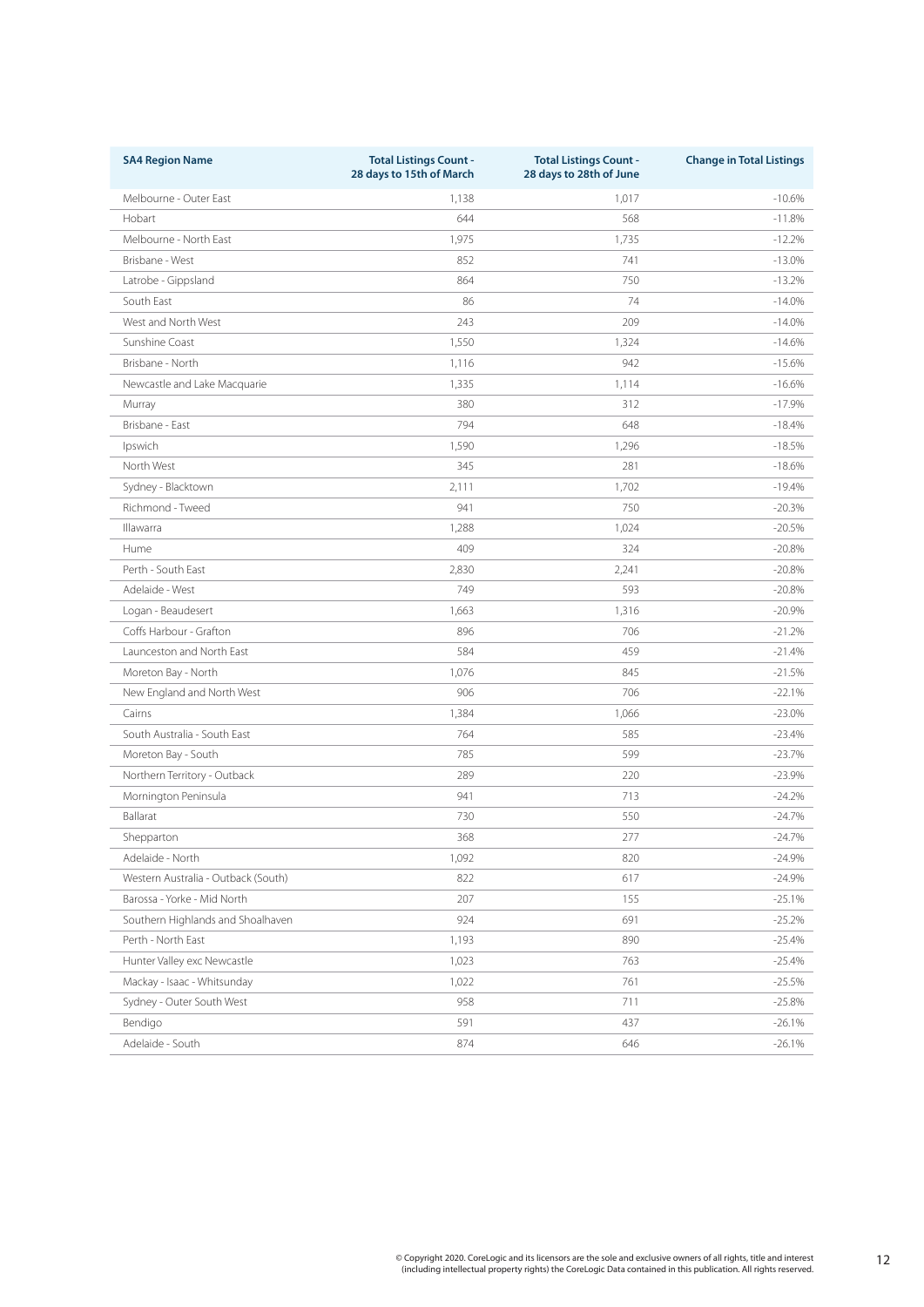| <b>SA4 Region Name</b>                    | <b>Total Listings Count -</b><br>28 days to 15th of March | <b>Total Listings Count -</b><br>28 days to 28th of June | <b>Change in Total Listings</b> |
|-------------------------------------------|-----------------------------------------------------------|----------------------------------------------------------|---------------------------------|
| Perth - South West                        | 2,404                                                     | 1,764                                                    | $-26.6%$                        |
| Sydney - Outer West and Blue<br>Mountains | 1.539                                                     | 1,128                                                    | $-26.7%$                        |
| Western Australia - Wheat Belt            | 539                                                       | 390                                                      | $-27.6%$                        |
| Bunbury                                   | 922                                                       | 662                                                      | $-28.2%$                        |
| Darwin                                    | 934                                                       | 666                                                      | $-28.7%$                        |
| Mid North Coast                           | 1.008                                                     | 717                                                      | $-28.9%$                        |
| Perth - North West                        | 2,537                                                     | 1.804                                                    | $-28.9%$                        |
| Oueensland - Outback                      | 280                                                       | 198                                                      | $-29.3%$                        |
| Darling Downs - Maranoa                   | 573                                                       | 405                                                      | $-29.3%$                        |
| Central Coast                             | 1,449                                                     | 1,020                                                    | $-29.6%$                        |
| Central Queensland                        | 1,280                                                     | 899                                                      | $-29.8%$                        |
| Mandurah                                  | 666                                                       | 455                                                      | $-31.7%$                        |
| Capital Region                            | 849                                                       | 572                                                      | $-32.6%$                        |
| Wide Bay                                  | 1,086                                                     | 725                                                      | $-33.2%$                        |
| Townsville                                | 1,528                                                     | 996                                                      | $-34.8%$                        |
| Toowoomba                                 | 775                                                       | 504                                                      | $-35.0%$                        |
| Far West and Orana                        | 572                                                       | 371                                                      | $-35.1%$                        |
| Riverina                                  | 757                                                       | 490                                                      | $-35.3%$                        |
| South Australia - Outback                 | 485                                                       | 313                                                      | $-35.5%$                        |
| Western Australia - Outback (North)       | 747                                                       | 468                                                      | $-37.3%$                        |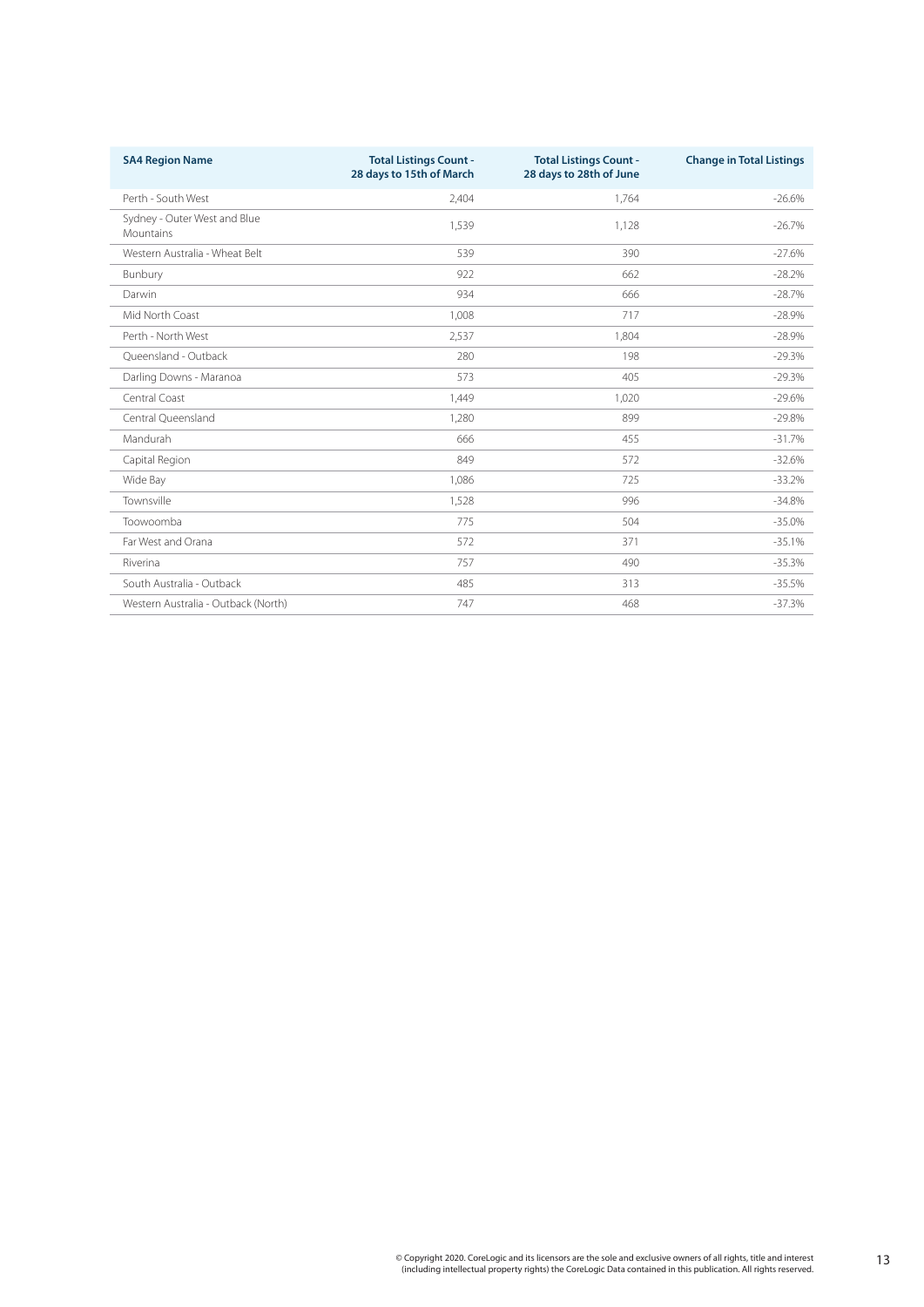# <span id="page-14-0"></span>**RENTAL MARKET METRICS**

## RENTAL VALUES AND AFFORDABILITY

Rental affordability in the lead up to COVID-19 is captured by the proportion of household income required to service rent.

Utilising household income data together with the median weekly rental payment, the percentage of gross annual household is required to pay the rent is calculated. For example, a household earning \$100,000 per annum in a city where the median weekly rent is \$500 would be dedicating 26% of their gross annual household income towards paying their landlord. Household income data for this metric is provided by the ANU Centre for Social Research and Methods.

A summary of the portion of income required to service rent is provided across Australian regions below.

#### PORTION OF INCOME REQUIRED TO SERVICE RENT - CAPITAL CITY DWELLING MARKETS



#### TABLE 2: PORTION OF INCOME TO SERVICE RENT PAYMENT - DATA TO MARCH 2020

|                      | Sydney | <b>Melbourne</b> | <b>Brisbane</b> | <b>Adelaide</b> | Perth | Hobart |       | Darwin Canberra | Combined<br>capitals | Combined<br>regionals | <b>National</b> |
|----------------------|--------|------------------|-----------------|-----------------|-------|--------|-------|-----------------|----------------------|-----------------------|-----------------|
| <b>All Dwellings</b> |        |                  |                 |                 |       |        |       |                 |                      |                       |                 |
| Mar-20 Ouarter       | 30.7%  | 27.7%            | 26.7%           | 29.2%           | 24.1% | 34.0%  | 20.7% | 25.0%           | 27.4%                | 30.3%                 | 28.5%           |
| Dec-19 Quarter       | 30.5%  | 27.5%            | 26.5%           | 29.1%           | 23.7% | 33.9%  | 20.5% | 24.2%           | 27.3%                | 30.0%                 | 28.3%           |
| Mar-19 Ouarter       | 31.8%  | 27.8%            | 26.9%           | 29.0%           | 23.6% | 33.9%  | 20.9% | 24.5%           | 27.6%                | 30.1%                 | 28.5%           |
| <b>Houses</b>        |        |                  |                 |                 |       |        |       |                 |                      |                       |                 |
| Mar-20 Ouarter       | 33.5%  | 28.0%            | 28.0%           | 30.0%           | 24.1% | 35.1%  | 22.9% | 25.7%           | 27.8%                | 30.4%                 | 28.4%           |
| Dec-19 Quarter       | 32.3%  | 27.6%            | 27.8%           | 30.0%           | 24.0% | 34.9%  | 22.2% | 25.4%           | 27.4%                | 30.5%                 | 28.2%           |
| Mar-19 Quarter       | 32.4%  | 27.7%            | 28.0%           | 30.2%           | 24.5% | 35.0%  | 22.4% | 26.4%           | 27.6%                | 30.7%                 | 28.5%           |
| <b>Units</b>         |        |                  |                 |                 |       |        |       |                 |                      |                       |                 |
| Mar-20 Quarter       | 31.8%  | 27.8%            | 26.9%           | 29.0%           | 23.6% | 33.9%  | 20.9% | 24.5%           | 27.3%                | 28.9%                 | 28.7%           |
| Dec-19 Ouarter       | 30.5%  | 27.5%            | 26.5%           | 29.1%           | 23.7% | 33.9%  | 20.5% | 24.2%           | 27.1%                | 27.9%                 | 28.4%           |
| Mar-19 Quarter       | 30.7%  | 27.7%            | 26.7%           | 29.2%           | 24.1% | 34.0%  | 20.7% | 25.0%           | 27.2%                | 28.9%                 | 28.6%           |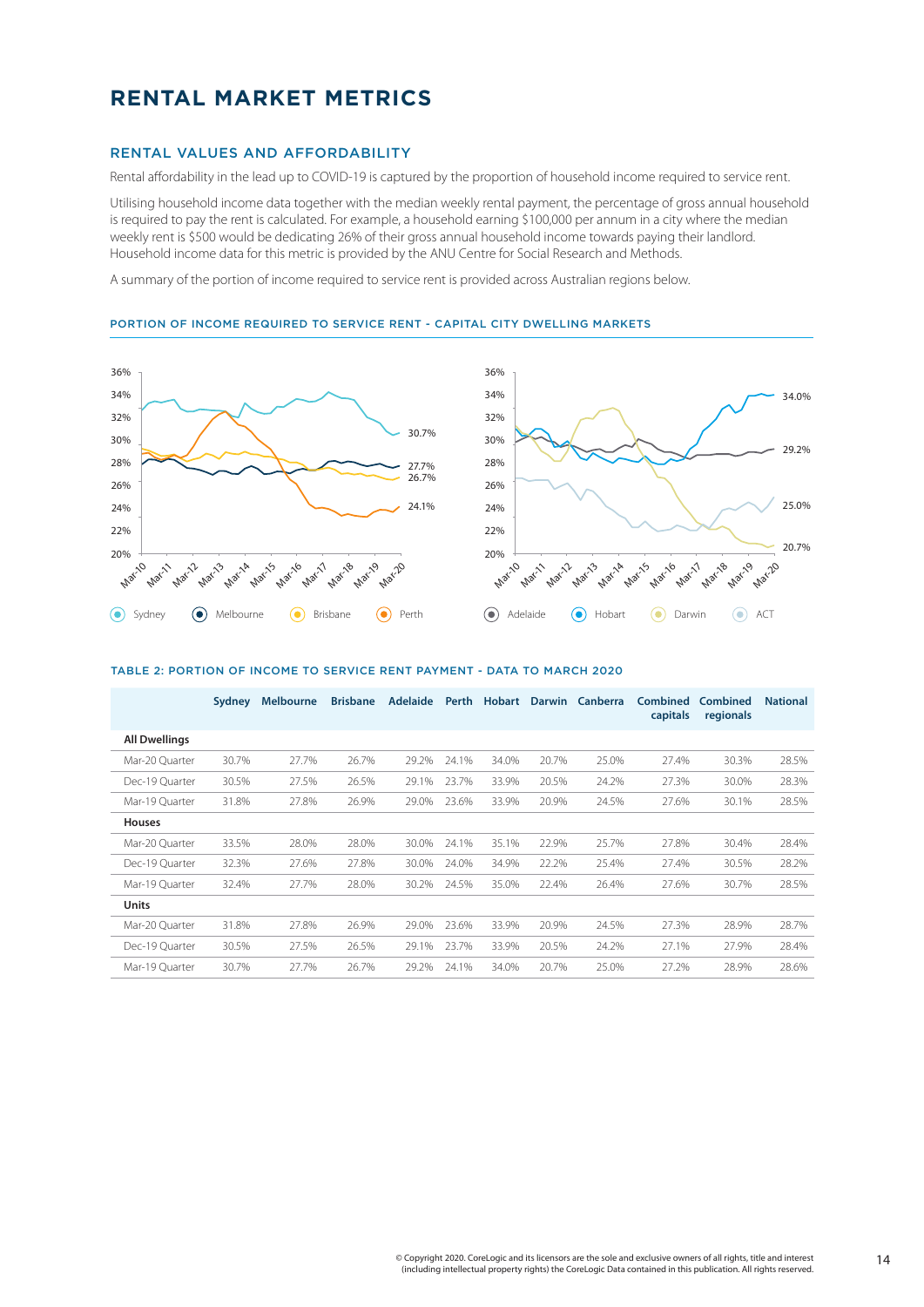Rent value growth is measured using changes in the CoreLogic Hedonic Rental Value Index. The rental value index measures changes over time in the total value of estimated rents in a market.

Growth in rental values has been weak across some of the larger capital city markets over the past few years. This is symptomatic of the surge in investment and housing development that occurred between 2012 and 2017, particularly across Sydney, Melbourne and Brisbane.



## ANNUAL GROWTH IN HEDONIC RENTAL INDICIES — CAPITAL CITY DWELLING MARKETS

#### TABLE 3: RENTAL VALUES SUMMARY - DATA TO JUNE 2020

|                        | <b>Sydney</b> | <b>Melbourne</b> | <b>Brisbane</b> | <b>Adelaide</b> |       | Perth Hobart | <b>Darwin</b> | Canberra | <b>Combined</b><br>capitals | Combined<br>regionals | <b>National</b> |
|------------------------|---------------|------------------|-----------------|-----------------|-------|--------------|---------------|----------|-----------------------------|-----------------------|-----------------|
| <b>All Dwellings</b>   |               |                  |                 |                 |       |              |               |          |                             |                       |                 |
| Median rent            | \$525         | \$440            | \$400           | \$380           | \$375 | \$440        | \$400         | \$515    | \$460                       | \$380                 | \$450           |
| Monthly change         | $-0.8%$       | $-0.6%$          | $-0.1%$         | 0.2%            | 0.3%  | $-0.9%$      | 0.3%          | $-0.1%$  | $-0.4%$                     | 0.1%                  | $-0.3%$         |
| Change since<br>March  | $-1.3%$       | $-1.0%$          | $-0.6%$         | 0.1%            | 0.9%  | $-2.3%$      | $-0.1%$       | $-0.4%$  | $-0.7%$                     | 0.2%                  | $-0.5%$         |
| Year-on-Year<br>change | $-1.0%$       | 0.0%             | 0.6%            | 2.2%            | 2.2%  | $-0.1%$      | $-1.0%$       | 1.4%     | 0.2%                        | 2.1%                  | 0.7%            |
| <b>Houses</b>          |               |                  |                 |                 |       |              |               |          |                             |                       |                 |
| Median rent            | \$550         | \$440            | \$420           | \$395           | \$380 | \$460        | \$460         | \$590    | \$450                       | \$390                 | \$430           |
| Monthly change         | $-0.6%$       | $-0.3%$          | 0.0%            | 0.2%            | 0.4%  | $-0.6%$      | 0.4%          | 0.0%     | $-0.2%$                     | 0.1%                  | $-0.1%$         |
| Change since<br>March  | $-0.7%$       | $-0.3%$          | $-0.4%$         | 0.2%            | 1.0%  | $-2.0%$      | 0.1%          | $-0.3%$  | $-0.2%$                     | 0.2%                  | $-0.1%$         |
| Year-on-Year<br>change | $-0.2%$       | 1.4%             | 1.1%            | 2.4%            | 2.3%  | 0.0%         | $-1.9%$       | 1.5%     | 1.0%                        | 2.3%                  | 1.4%            |
| <b>Units</b>           |               |                  |                 |                 |       |              |               |          |                             |                       |                 |
| Median rent            | \$520         | \$440            | \$395           | \$350           | \$360 | \$400        | \$370         | \$480    | \$470                       | \$360                 | \$450           |
| Monthly change         | $-1.1%$       | $-1.1%$          | $-0.4%$         | 0.0%            | 0.0%  | $-1.8%$      | 0.0%          | $-0.5%$  | $-0.9%$                     | 0.0%                  | $-0.8%$         |
| Change since<br>March  | $-2.1%$       | $-2.0%$          | $-1.0%$         | $-0.2%$         | 0.1%  | $-3.7%$      | $-0.3%$       | $-0.7%$  | $-1.8%$                     | 0.3%                  | $-1.4%$         |
| Year-on-Year<br>change | $-2.1%$       | $-1.9%$          | $-0.8%$         | 1.5%            | 1.2%  | $-0.5%$      | 0.4%          | 1.2%     | $-1.5%$                     | 1.5%                  | $-1.0%$         |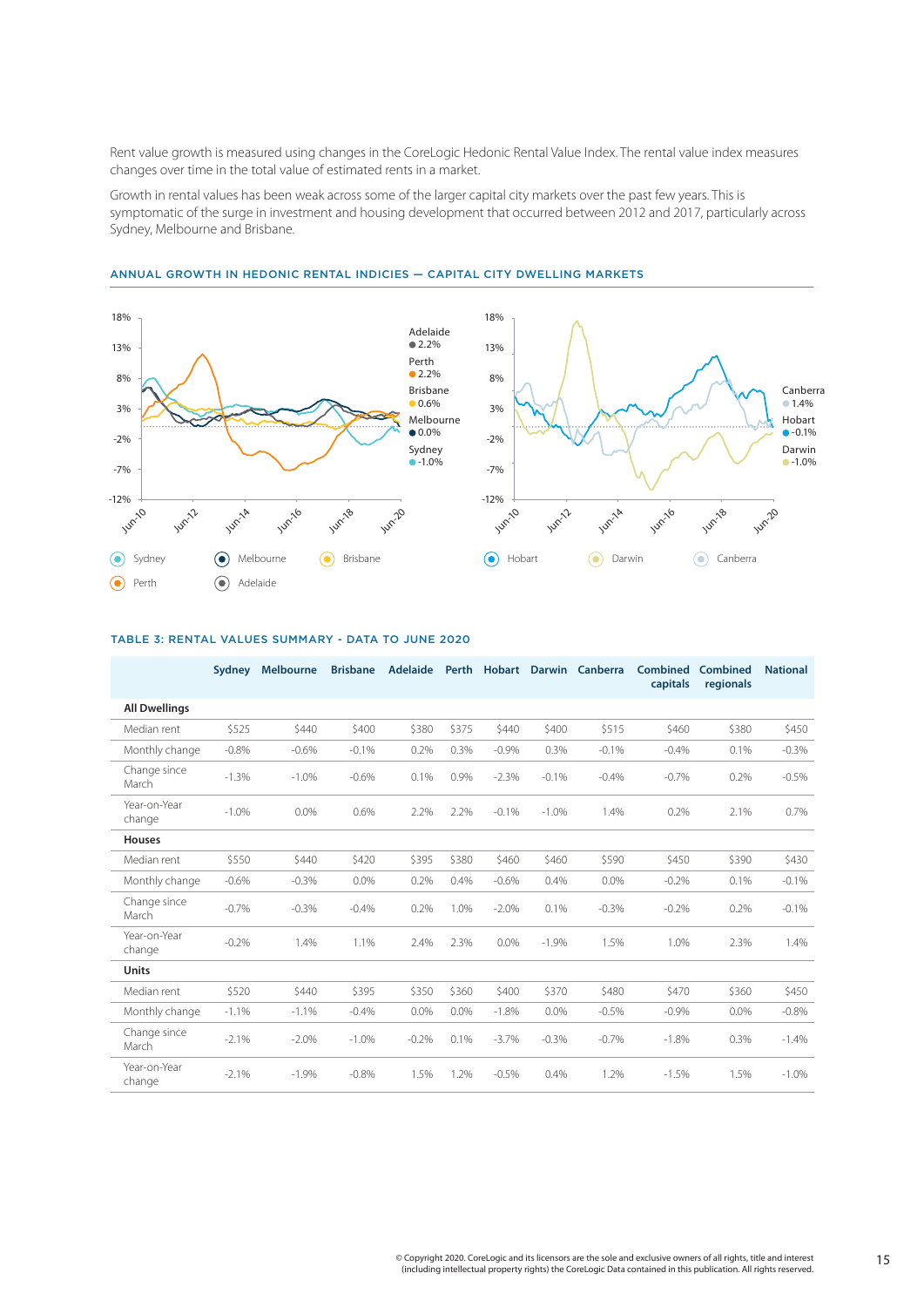Annualised growth in the combined capital city rental market values was just 0.9% over the past 5 years. This is more subdued than wages growth and inflation, suggesting a shift towards improved affordability for renters.

Over 2019, rental values began tightening as investment and development slowed. In March, annual growth in Sydney rents rose for the first time since May 2018. However, COVID-19 has started to shift this dynamic, with dwelling rents falling 1.3% across Sydney since March, led by a 2.1% decline in Sydney unit rents.

As may be expected, the Sydney regions with the steepest decline in rental values between March and June are the City and Inner South (-4.1%), followed by Sydney's Eastern Suburbs (-3.7%).

Melbourne and Brisbane rental values have seen steadier performance in the past few years. Across Melbourne, this has been supported by historically high international migration. Over 2018-19, ABS migration data records Melbourne having the highest number of net overseas migrants of the capital cities, at 77,369. The pause on international migration has so far contributed to Melbourne rents slipping 1.0%, driven by a 2.0% decline in unit rents, while house rents declined by a smaller 0.3%.

The Brisbane rent market has had the weakest growth in rent values outside of Sydney, Perth and Darwin, with annualised rental value growth of 0.6% over the past 5 years.

This is largely the result of a high influx of investor grade stock over 2016, when units were being built across Brisbane at an unprecedented level. ABS completion data suggests 21,342 units were completed, against a historic average of 11,585 per year. As completions moderated and interstate migration lifted, Brisbane rental values gradually gained momentum. However, COVID-19 has seen a reversal of this trend since March, particularly across the inner city market, where rents are down 0.9%.

In smaller regions like the ACT and Hobart, rent values were already seeing downward pressure in the lead up to COVID-19 as a result of affordability constraints for the renting population.

Rent values across Hobart have seen the steepest rate of decline of the capital markets from March to June, falling 2.3% over the period. For Hobart in particular, where rental markets have been the most unaffordable of the capital cities since December 2018, the compounding effects of COVID-19 on rental supply could be a great relief for tenants.

It is important to note that even while rents have fallen in the past three months, this does not mean that dwellings will become more affordable for renters. This is because of the significant income losses over the period. ABS analysis of Single Touch Payroll data indicates that total wages paid between the 14th of March and 13th of June fell 6.3%.

Rental affordability already showed signs of worsening in 4 of the 8 capital city markets over the year to March 2020. Affordability may deteriorate further in the coming quarters due to job and income loss. For renters who are less affected, or unaffected by the COVID-19 downturn, affordability may improve markedly, depending on the region in which they are located.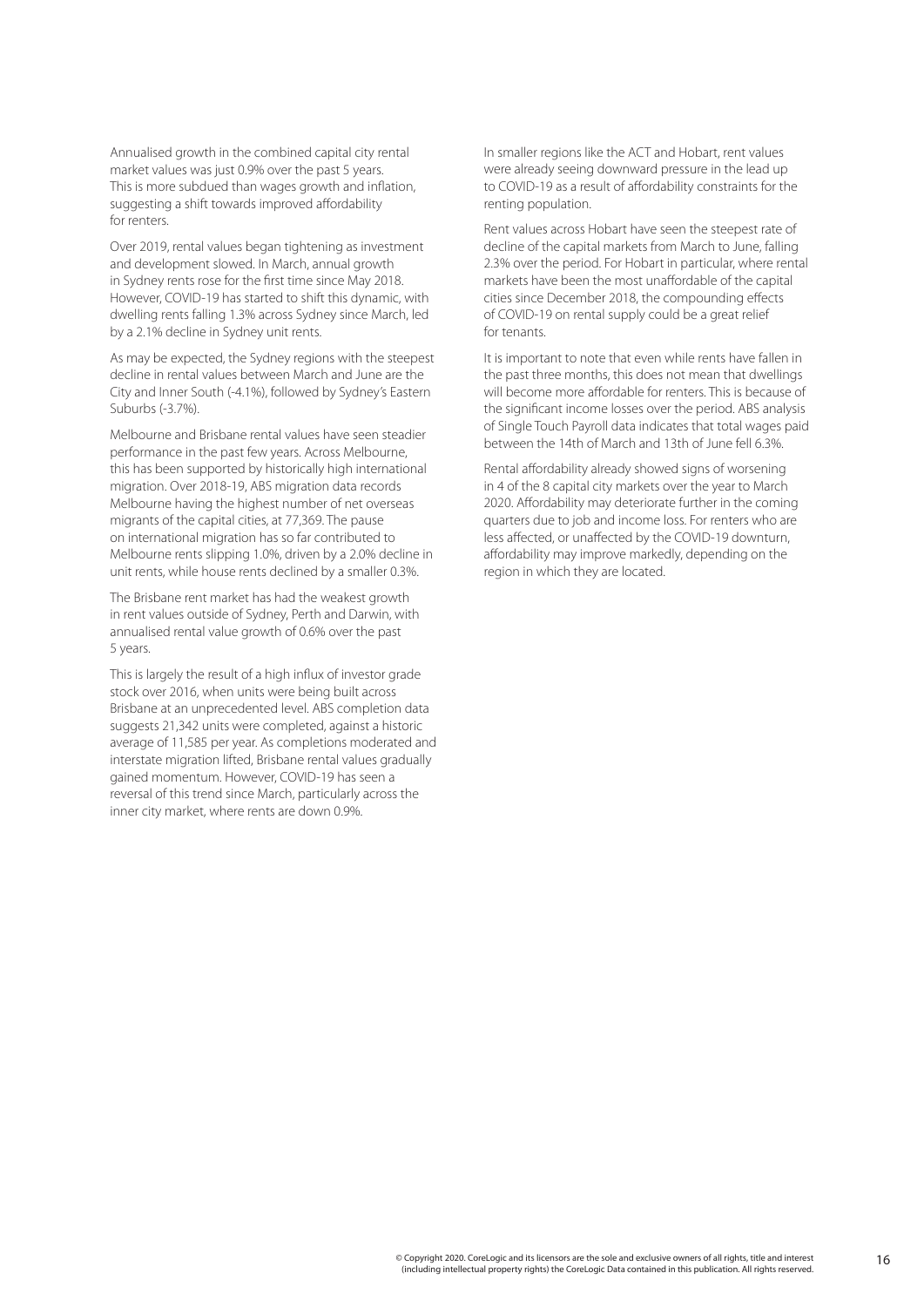# <span id="page-17-0"></span>WHERE ARE TENANTS MOST LIKELY TO NEGOTIATE LOWER RENTS?

Rental markets are proving to be highly varied in the current climate. The following section uses suburb-level data to identify where tenants may be most successful in negotiating reduced rental rates with landlords, based on estimated reductions in the total rental market value.

The following table draws on the 'top 10' suburbs by rental value declines between March and June across capital cities, where there were at least 10 listings in the suburb at the points of measurement.

| ACT<br>$-2.2%$<br>111<br>\$554<br>Kingston<br>$-1.9%$<br>Barton<br>36<br>\$595<br>Forde<br>$-1.7%$<br>12<br>\$660<br>Campbell<br>$-1.6%$<br>37<br>\$728<br>City<br>$-1.6%$<br>96<br>\$608<br>Dickson<br>$-1.6%$<br>25<br>\$559<br>Griffith<br>$-1.4%$<br>62<br>\$531<br>\$510<br>Watson<br>$-1.3%$<br>32<br>O'Connor<br>$-1.1%$<br>19<br>\$687<br>\$554<br>Gungahlin<br>$-1.0%$<br>53<br>Adelaide<br>Goodwood<br>$-2.8%$<br>12<br>\$494<br>North Adelaide<br>$-2.3%$<br>82<br>\$436<br>Adelaide<br>$-2.2%$<br>404<br>\$450<br>Unley<br>$-2.0%$<br>\$507<br>18<br>Fullarton<br>$-1.4%$<br>\$503<br>14<br>Parkside<br>$-1.4%$<br>25<br>\$506<br>St Peters<br>$-1.2%$<br>\$519<br>15<br>Windsor Gardens<br>$-1.1%$<br>19<br>\$388<br>Norwood<br>56<br>$-1.1%$<br>\$462<br>Largs North<br>$-1.0%$<br>13<br>\$402<br>Brisbane<br><b>Brisbane City</b><br>$-3.6%$<br>428<br>\$498<br>South Brisbane<br>\$487<br>$-3.3%$<br>269<br>Hawthorne<br>$-3.1%$<br>42<br>\$538<br>Fortitude Valley<br>$-3.1%$<br>156<br>\$416<br>\$430<br>Spring Hill<br>$-3.0%$<br>166<br>West End<br>$-2.9%$<br>\$498<br>153<br>Highgate Hill<br>$-2.4%$<br>55<br>\$469<br>14<br>\$531<br>Robertson<br>$-2.3%$<br>Balmoral<br>$-2.2%$<br>27<br>\$528<br>$-2.2%$<br>27<br>\$437<br>Salisbury<br>Darwin<br>$-1.3%$<br>18<br>\$368<br>Gray<br>Nightcliff<br>$-0.9%$<br>30<br>\$383<br>Millner<br>$-0.8%$<br>13<br>\$372<br>Bakewell<br>$-0.6%$<br>26<br>\$372<br>Coconut Grove<br>28<br>\$345<br>$-0.6%$<br>$13\,$<br>\$419<br>Karama<br>$-0.6%$<br>17<br>\$452<br>Leanyer<br>$-0.5%$<br>12<br>\$588<br>Muirhead<br>$-0.5%$<br>Wagaman<br>$-0.4%$<br>11<br>\$423 | <b>Region</b> | <b>Suburb Name</b> | Change in rents -<br>31st of March to 30th of June | <b>Number of listings counted</b><br>in June | <b>Median rent</b><br>value - June |
|----------------------------------------------------------------------------------------------------------------------------------------------------------------------------------------------------------------------------------------------------------------------------------------------------------------------------------------------------------------------------------------------------------------------------------------------------------------------------------------------------------------------------------------------------------------------------------------------------------------------------------------------------------------------------------------------------------------------------------------------------------------------------------------------------------------------------------------------------------------------------------------------------------------------------------------------------------------------------------------------------------------------------------------------------------------------------------------------------------------------------------------------------------------------------------------------------------------------------------------------------------------------------------------------------------------------------------------------------------------------------------------------------------------------------------------------------------------------------------------------------------------------------------------------------------------------------------------------------------------------------------|---------------|--------------------|----------------------------------------------------|----------------------------------------------|------------------------------------|
|                                                                                                                                                                                                                                                                                                                                                                                                                                                                                                                                                                                                                                                                                                                                                                                                                                                                                                                                                                                                                                                                                                                                                                                                                                                                                                                                                                                                                                                                                                                                                                                                                                  |               |                    |                                                    |                                              |                                    |
|                                                                                                                                                                                                                                                                                                                                                                                                                                                                                                                                                                                                                                                                                                                                                                                                                                                                                                                                                                                                                                                                                                                                                                                                                                                                                                                                                                                                                                                                                                                                                                                                                                  |               |                    |                                                    |                                              |                                    |
|                                                                                                                                                                                                                                                                                                                                                                                                                                                                                                                                                                                                                                                                                                                                                                                                                                                                                                                                                                                                                                                                                                                                                                                                                                                                                                                                                                                                                                                                                                                                                                                                                                  |               |                    |                                                    |                                              |                                    |
|                                                                                                                                                                                                                                                                                                                                                                                                                                                                                                                                                                                                                                                                                                                                                                                                                                                                                                                                                                                                                                                                                                                                                                                                                                                                                                                                                                                                                                                                                                                                                                                                                                  |               |                    |                                                    |                                              |                                    |
|                                                                                                                                                                                                                                                                                                                                                                                                                                                                                                                                                                                                                                                                                                                                                                                                                                                                                                                                                                                                                                                                                                                                                                                                                                                                                                                                                                                                                                                                                                                                                                                                                                  |               |                    |                                                    |                                              |                                    |
|                                                                                                                                                                                                                                                                                                                                                                                                                                                                                                                                                                                                                                                                                                                                                                                                                                                                                                                                                                                                                                                                                                                                                                                                                                                                                                                                                                                                                                                                                                                                                                                                                                  |               |                    |                                                    |                                              |                                    |
|                                                                                                                                                                                                                                                                                                                                                                                                                                                                                                                                                                                                                                                                                                                                                                                                                                                                                                                                                                                                                                                                                                                                                                                                                                                                                                                                                                                                                                                                                                                                                                                                                                  |               |                    |                                                    |                                              |                                    |
|                                                                                                                                                                                                                                                                                                                                                                                                                                                                                                                                                                                                                                                                                                                                                                                                                                                                                                                                                                                                                                                                                                                                                                                                                                                                                                                                                                                                                                                                                                                                                                                                                                  |               |                    |                                                    |                                              |                                    |
|                                                                                                                                                                                                                                                                                                                                                                                                                                                                                                                                                                                                                                                                                                                                                                                                                                                                                                                                                                                                                                                                                                                                                                                                                                                                                                                                                                                                                                                                                                                                                                                                                                  |               |                    |                                                    |                                              |                                    |
|                                                                                                                                                                                                                                                                                                                                                                                                                                                                                                                                                                                                                                                                                                                                                                                                                                                                                                                                                                                                                                                                                                                                                                                                                                                                                                                                                                                                                                                                                                                                                                                                                                  |               |                    |                                                    |                                              |                                    |
|                                                                                                                                                                                                                                                                                                                                                                                                                                                                                                                                                                                                                                                                                                                                                                                                                                                                                                                                                                                                                                                                                                                                                                                                                                                                                                                                                                                                                                                                                                                                                                                                                                  |               |                    |                                                    |                                              |                                    |
|                                                                                                                                                                                                                                                                                                                                                                                                                                                                                                                                                                                                                                                                                                                                                                                                                                                                                                                                                                                                                                                                                                                                                                                                                                                                                                                                                                                                                                                                                                                                                                                                                                  |               |                    |                                                    |                                              |                                    |
|                                                                                                                                                                                                                                                                                                                                                                                                                                                                                                                                                                                                                                                                                                                                                                                                                                                                                                                                                                                                                                                                                                                                                                                                                                                                                                                                                                                                                                                                                                                                                                                                                                  |               |                    |                                                    |                                              |                                    |
|                                                                                                                                                                                                                                                                                                                                                                                                                                                                                                                                                                                                                                                                                                                                                                                                                                                                                                                                                                                                                                                                                                                                                                                                                                                                                                                                                                                                                                                                                                                                                                                                                                  |               |                    |                                                    |                                              |                                    |
|                                                                                                                                                                                                                                                                                                                                                                                                                                                                                                                                                                                                                                                                                                                                                                                                                                                                                                                                                                                                                                                                                                                                                                                                                                                                                                                                                                                                                                                                                                                                                                                                                                  |               |                    |                                                    |                                              |                                    |
|                                                                                                                                                                                                                                                                                                                                                                                                                                                                                                                                                                                                                                                                                                                                                                                                                                                                                                                                                                                                                                                                                                                                                                                                                                                                                                                                                                                                                                                                                                                                                                                                                                  |               |                    |                                                    |                                              |                                    |
|                                                                                                                                                                                                                                                                                                                                                                                                                                                                                                                                                                                                                                                                                                                                                                                                                                                                                                                                                                                                                                                                                                                                                                                                                                                                                                                                                                                                                                                                                                                                                                                                                                  |               |                    |                                                    |                                              |                                    |
|                                                                                                                                                                                                                                                                                                                                                                                                                                                                                                                                                                                                                                                                                                                                                                                                                                                                                                                                                                                                                                                                                                                                                                                                                                                                                                                                                                                                                                                                                                                                                                                                                                  |               |                    |                                                    |                                              |                                    |
|                                                                                                                                                                                                                                                                                                                                                                                                                                                                                                                                                                                                                                                                                                                                                                                                                                                                                                                                                                                                                                                                                                                                                                                                                                                                                                                                                                                                                                                                                                                                                                                                                                  |               |                    |                                                    |                                              |                                    |
|                                                                                                                                                                                                                                                                                                                                                                                                                                                                                                                                                                                                                                                                                                                                                                                                                                                                                                                                                                                                                                                                                                                                                                                                                                                                                                                                                                                                                                                                                                                                                                                                                                  |               |                    |                                                    |                                              |                                    |
|                                                                                                                                                                                                                                                                                                                                                                                                                                                                                                                                                                                                                                                                                                                                                                                                                                                                                                                                                                                                                                                                                                                                                                                                                                                                                                                                                                                                                                                                                                                                                                                                                                  |               |                    |                                                    |                                              |                                    |
|                                                                                                                                                                                                                                                                                                                                                                                                                                                                                                                                                                                                                                                                                                                                                                                                                                                                                                                                                                                                                                                                                                                                                                                                                                                                                                                                                                                                                                                                                                                                                                                                                                  |               |                    |                                                    |                                              |                                    |
|                                                                                                                                                                                                                                                                                                                                                                                                                                                                                                                                                                                                                                                                                                                                                                                                                                                                                                                                                                                                                                                                                                                                                                                                                                                                                                                                                                                                                                                                                                                                                                                                                                  |               |                    |                                                    |                                              |                                    |
|                                                                                                                                                                                                                                                                                                                                                                                                                                                                                                                                                                                                                                                                                                                                                                                                                                                                                                                                                                                                                                                                                                                                                                                                                                                                                                                                                                                                                                                                                                                                                                                                                                  |               |                    |                                                    |                                              |                                    |
|                                                                                                                                                                                                                                                                                                                                                                                                                                                                                                                                                                                                                                                                                                                                                                                                                                                                                                                                                                                                                                                                                                                                                                                                                                                                                                                                                                                                                                                                                                                                                                                                                                  |               |                    |                                                    |                                              |                                    |
|                                                                                                                                                                                                                                                                                                                                                                                                                                                                                                                                                                                                                                                                                                                                                                                                                                                                                                                                                                                                                                                                                                                                                                                                                                                                                                                                                                                                                                                                                                                                                                                                                                  |               |                    |                                                    |                                              |                                    |
|                                                                                                                                                                                                                                                                                                                                                                                                                                                                                                                                                                                                                                                                                                                                                                                                                                                                                                                                                                                                                                                                                                                                                                                                                                                                                                                                                                                                                                                                                                                                                                                                                                  |               |                    |                                                    |                                              |                                    |
|                                                                                                                                                                                                                                                                                                                                                                                                                                                                                                                                                                                                                                                                                                                                                                                                                                                                                                                                                                                                                                                                                                                                                                                                                                                                                                                                                                                                                                                                                                                                                                                                                                  |               |                    |                                                    |                                              |                                    |
|                                                                                                                                                                                                                                                                                                                                                                                                                                                                                                                                                                                                                                                                                                                                                                                                                                                                                                                                                                                                                                                                                                                                                                                                                                                                                                                                                                                                                                                                                                                                                                                                                                  |               |                    |                                                    |                                              |                                    |
|                                                                                                                                                                                                                                                                                                                                                                                                                                                                                                                                                                                                                                                                                                                                                                                                                                                                                                                                                                                                                                                                                                                                                                                                                                                                                                                                                                                                                                                                                                                                                                                                                                  |               |                    |                                                    |                                              |                                    |
|                                                                                                                                                                                                                                                                                                                                                                                                                                                                                                                                                                                                                                                                                                                                                                                                                                                                                                                                                                                                                                                                                                                                                                                                                                                                                                                                                                                                                                                                                                                                                                                                                                  |               |                    |                                                    |                                              |                                    |
|                                                                                                                                                                                                                                                                                                                                                                                                                                                                                                                                                                                                                                                                                                                                                                                                                                                                                                                                                                                                                                                                                                                                                                                                                                                                                                                                                                                                                                                                                                                                                                                                                                  |               |                    |                                                    |                                              |                                    |
|                                                                                                                                                                                                                                                                                                                                                                                                                                                                                                                                                                                                                                                                                                                                                                                                                                                                                                                                                                                                                                                                                                                                                                                                                                                                                                                                                                                                                                                                                                                                                                                                                                  |               |                    |                                                    |                                              |                                    |
|                                                                                                                                                                                                                                                                                                                                                                                                                                                                                                                                                                                                                                                                                                                                                                                                                                                                                                                                                                                                                                                                                                                                                                                                                                                                                                                                                                                                                                                                                                                                                                                                                                  |               |                    |                                                    |                                              |                                    |
|                                                                                                                                                                                                                                                                                                                                                                                                                                                                                                                                                                                                                                                                                                                                                                                                                                                                                                                                                                                                                                                                                                                                                                                                                                                                                                                                                                                                                                                                                                                                                                                                                                  |               |                    |                                                    |                                              |                                    |
|                                                                                                                                                                                                                                                                                                                                                                                                                                                                                                                                                                                                                                                                                                                                                                                                                                                                                                                                                                                                                                                                                                                                                                                                                                                                                                                                                                                                                                                                                                                                                                                                                                  |               |                    |                                                    |                                              |                                    |
|                                                                                                                                                                                                                                                                                                                                                                                                                                                                                                                                                                                                                                                                                                                                                                                                                                                                                                                                                                                                                                                                                                                                                                                                                                                                                                                                                                                                                                                                                                                                                                                                                                  |               |                    |                                                    |                                              |                                    |
|                                                                                                                                                                                                                                                                                                                                                                                                                                                                                                                                                                                                                                                                                                                                                                                                                                                                                                                                                                                                                                                                                                                                                                                                                                                                                                                                                                                                                                                                                                                                                                                                                                  |               |                    |                                                    |                                              |                                    |
|                                                                                                                                                                                                                                                                                                                                                                                                                                                                                                                                                                                                                                                                                                                                                                                                                                                                                                                                                                                                                                                                                                                                                                                                                                                                                                                                                                                                                                                                                                                                                                                                                                  |               |                    |                                                    |                                              |                                    |
|                                                                                                                                                                                                                                                                                                                                                                                                                                                                                                                                                                                                                                                                                                                                                                                                                                                                                                                                                                                                                                                                                                                                                                                                                                                                                                                                                                                                                                                                                                                                                                                                                                  |               | Rosebery           | $-0.4%$                                            | 31                                           | \$473                              |

## TABLE 4: CAPITAL CITY SUBURBS THAT HAVE SEEN THE LARGEST FALL IN RENTS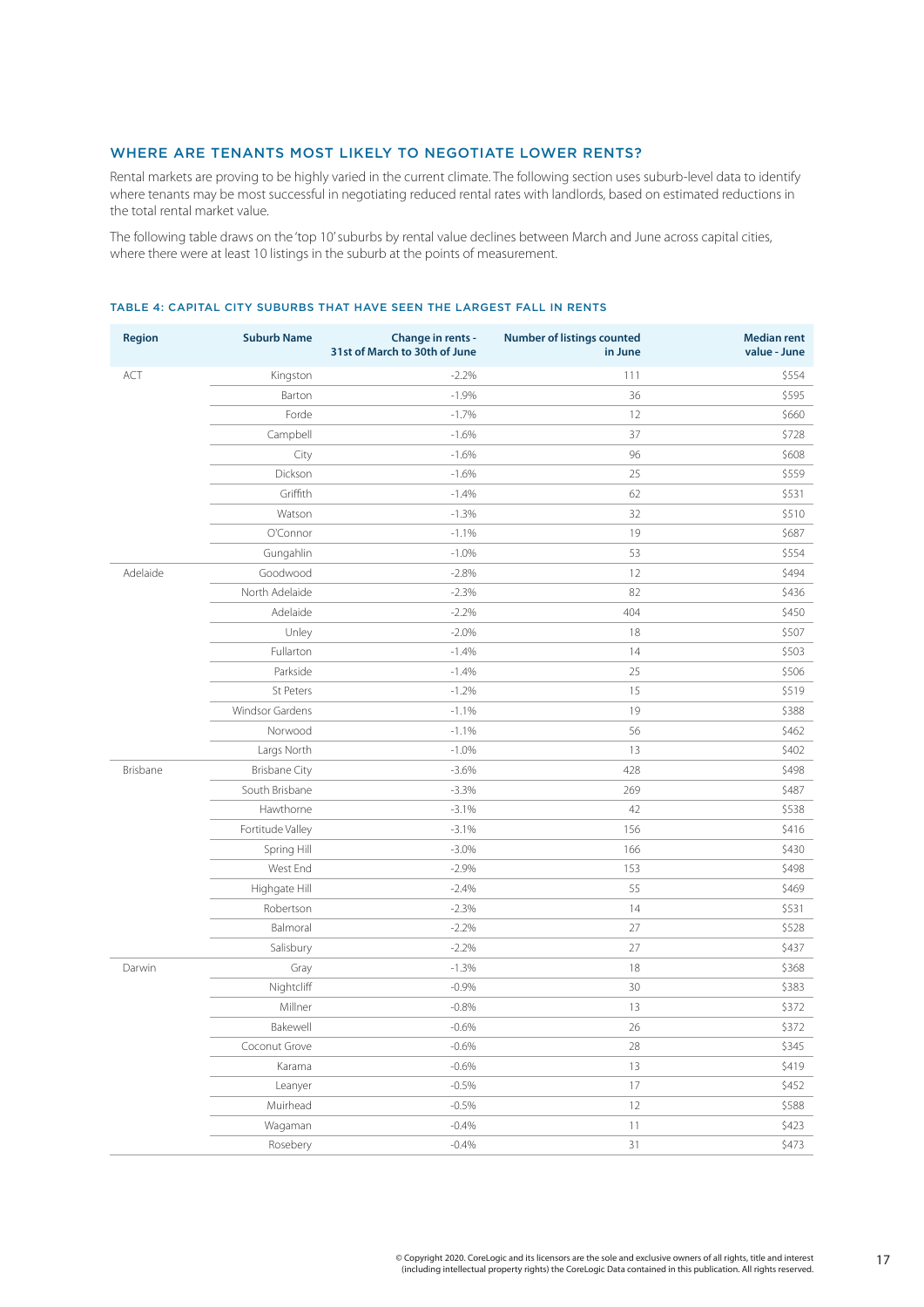| <b>Region</b> | <b>Suburb Name</b>   | Change in rents -<br>31st of March to 30th of June | <b>Number of listings counted</b><br>in June | <b>Median rent</b><br>value - June |
|---------------|----------------------|----------------------------------------------------|----------------------------------------------|------------------------------------|
| Hobart        | <b>Battery Point</b> | $-5.6%$                                            | 37                                           | \$536                              |
|               | South Hobart         | $-4.8%$                                            | 16                                           | \$509                              |
|               | Lenah Valley         | $-4.8%$                                            | 13                                           | \$478                              |
|               | North Hobart         | $-4.7%$                                            | 21                                           | \$516                              |
|               | New Town             | $-4.7%$                                            | 27                                           | \$500                              |
|               | Hobart               | $-4.7%$                                            | 39                                           | \$523                              |
|               | Sandy Bay            | $-4.7%$                                            | 66                                           | \$553                              |
|               | West Hobart          | $-4.0%$                                            | 23                                           | \$532                              |
|               | Kingston             | $-2.6%$                                            | 22                                           | \$479                              |
|               | Bellerive            | $-2.4%$                                            | 16                                           | \$473                              |
| Melbourne     | Southbank            | $-7.0%$                                            | 1554                                         | \$525                              |
|               | Melbourne            | $-6.9%$                                            | 2678                                         | \$528                              |
|               | Docklands            | $-6.5%$                                            | 661                                          | \$547                              |
|               | Carlton              | $-5.8%$                                            | 533                                          | \$452                              |
|               | West Melbourne       | $-5.3%$                                            | 234                                          | \$481                              |
|               | North Melbourne      | $-4.4%$                                            | 265                                          | \$466                              |
|               | Parkville            | $-4.2%$                                            | 88                                           | \$446                              |
|               | East Melbourne       | $-4.0%$                                            | 109                                          | \$555                              |
|               | Port Melbourne       | $-3.9%$                                            | 299                                          | \$623                              |
|               | Albert Park          | $-3.7%$                                            | 60                                           | \$756                              |
| Perth         | Shelley              | $-1.3%$                                            | 13                                           | \$448                              |
|               | Dalkeith             | $-1.0%$                                            | 11                                           | \$955                              |
|               | Crawley              | $-1.0%$                                            | 44                                           | \$466                              |
|               | Burswood             | $-0.9%$                                            | 39                                           | \$428                              |
|               | North Coogee         | $-0.7%$                                            | 27                                           | \$469                              |
|               | Wilson               | $-0.6%$                                            | 45                                           | \$380                              |
|               | Riverton             | $-0.5%$                                            | 26                                           | \$432                              |
|               | High Wycombe         | $-0.4%$                                            | 34                                           | \$399                              |
|               | Byford               | $-0.4%$                                            | 36                                           | \$373                              |
|               | Victoria Park        | $-0.4%$                                            | 88                                           | \$396                              |
| Sydney        | Haymarket            | $-7.2%$                                            | 333                                          | \$748                              |
|               | Barangaroo           | $-7.0%$                                            | 11                                           | \$890                              |
|               | Sydney               | $-6.9%$                                            | 719                                          | \$681                              |
|               | Millers Point        | $-6.8%$                                            | 42                                           | \$831                              |
|               | the Rocks            | $-6.7%$                                            | 14                                           | \$726                              |
|               | Kingsford            | $-5.8%$                                            | 289                                          | \$656                              |
|               | Ultimo               | $-5.0%$                                            | 249                                          | \$624                              |
|               | South Coogee         | $-4.9%$                                            | 21                                           | \$1,014                            |
|               | Zetland              | $-4.9%$                                            | 429                                          | \$693                              |
|               | Pyrmont              | $-4.8%$                                            | 417                                          | \$698                              |

Sydney, Melbourne and Hobart have seen the individual suburbs with the largest value declines. Among the top 20 suburbs across the capital cities for rental declines, 11 were located in Sydney, 5 were located in Melbourne, and 5 were suburbs of Hobart.

The largest decline in rental values has occurred across Haymarket in Sydney, where suburb rents fell -7.2% in the June quarter. This was followed by the suburb of Barangaroo in Sydney and Southbank in Melbourne, where rents in each suburb fell 7.0%.

While many of the suburbs reflect the characteristics explored earlier in the report, it is interesting that some relatively high socio-economic suburbs appear on the list. This includes The Rocks in Sydney, Perth's Dalkeith, and Albert Park in Melbourne. However, overall there does not appear to be a significant relationship between percentage value declines and rental values.

While this data can empower tenant decisions, an individual's affordability will largely be determined by their ability to keep their job, or at least maintain a base level of income in the current downturn, making rental affordability a greater function of industry of employment and location.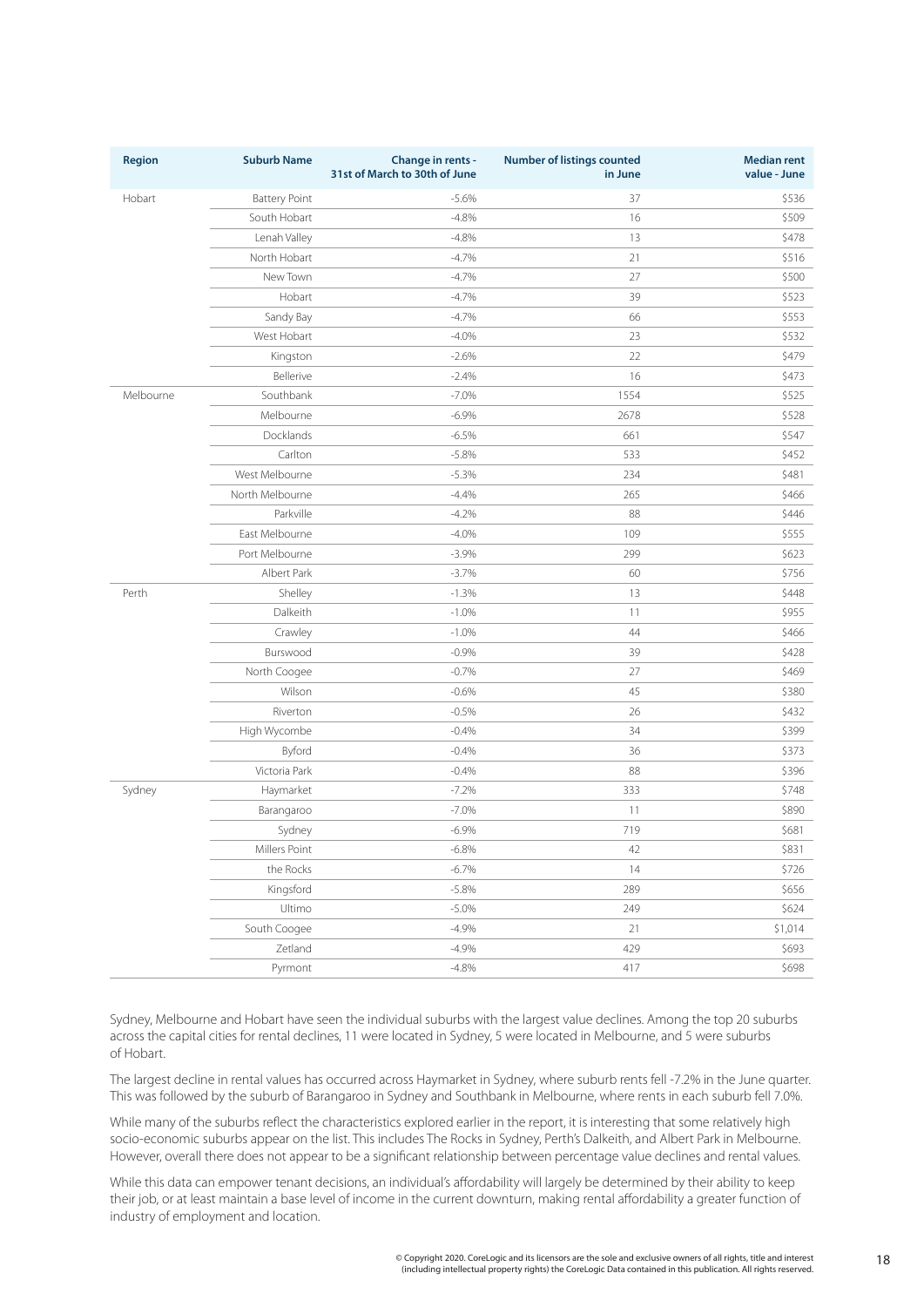## <span id="page-19-0"></span>RENTAL YIELD PERFORMANCE

#### GROSS RENTAL YIELDS — AUSTRALIAN DWELLING MARKETS



#### TABLE 5: GROSS RENTAL YIELDS - DATA TO JUNE 2020

|                      | <b>Sydney</b> | <b>Melbourne</b> | <b>Brisbane</b> | <b>Adelaide</b> | Perth | <b>Hobart</b> |      | Darwin Canberra | <b>Combined</b><br>capitals | <b>Combined</b><br>regionals | <b>National</b> |
|----------------------|---------------|------------------|-----------------|-----------------|-------|---------------|------|-----------------|-----------------------------|------------------------------|-----------------|
| <b>All Dwellings</b> |               |                  |                 |                 |       |               |      |                 |                             |                              |                 |
| Current yield        | 2.9%          | 3.2%             | 4.4%            | 4.4%            | 4.4%  | 4.7%          | 5.9% | 4.7%            | 3.4%                        | 4.9%                         | 3.7%            |
| Yield<br>12 mths ago | 3.5%          | 3.7%             | 4.6%            | 4.5%            | 4.4%  | 5.3%          | 6.0% | 4.8%            | 3.9%                        | 5.1%                         | 4.1%            |
| <b>Houses</b>        |               |                  |                 |                 |       |               |      |                 |                             |                              |                 |
| Current yield        | 2.7%          | 2.8%             | 4.2%            | 4.2%            | 4.3%  | 4.7%          | 5.4% | 4.4%            | 3.3%                        | 4.9%                         | 3.6%            |
| Yield<br>12 mths ago | 3.2%          | 3.3%             | 4.4%            | 4.3%            | 4.2%  | 5.2%          | 5.7% | 4.5%            | 3.7%                        | 5.1%                         | 4.0%            |
| <b>Units</b>         |               |                  |                 |                 |       |               |      |                 |                             |                              |                 |
| Current yield        | 3.4%          | 3.9%             | 5.2%            | 5.3%            | 5.2%  | 4.8%          | 6.8% | 5.8%            | 3.9%                        | 5.2%                         | 4.0%            |
| Yield<br>12 mths ago | 4.0%          | 4.5%             | 5.5%            | 5.4%            | 5.2%  | 5.4%          | 6.7% | 5.8%            | 4.4%                        | 5.5%                         | 4.6%            |

Rental yields have remained relatively steady, albeit around historically low levels amid COVID-19 at the aggregate level. Across Australia, typical gross rental yields were 3.7% in June, which was relatively steady on March, but had compressed about 40 basis points from June 2019. This was largely a function of property values moving 7.8% higher year on year while rental rates held reasonably firm.

Across the combined capital cities, gross rental yields are recorded at 3.4%, which was steady on yields in March, and 43 basis points below June last year. Gross yields across the combined regional markets also declined over the year, but by just 21 basis points. This leaves regional rent yields at a relatively strong 4.9%.

Gross rental yields across the individual capital cities at the end of June 2020 were recorded at 2.9% in Sydney (a record low), 3.2% in Melbourne, 4.4% in Brisbane, 4.4% in Adelaide, 4.4% in Perth, 4.7% in Hobart, 5.9% in Darwin and 4.7% in Canberra.

The low yields in Sydney and Melbourne are unlikely to improve as dwelling values are tested in the coming months. Investors should note that inner-city unit markets pose a particular risk in the current environment, with rental values likely to fall alongside property values.

Overall, rent yields have been steadily falling across capital city markets amid the upswing in dwelling values across Australia between June 2019 and the start of 2020. Rental yields may be steady or compress slightly more in the coming months, as both property values and rent values are likely to see a decline.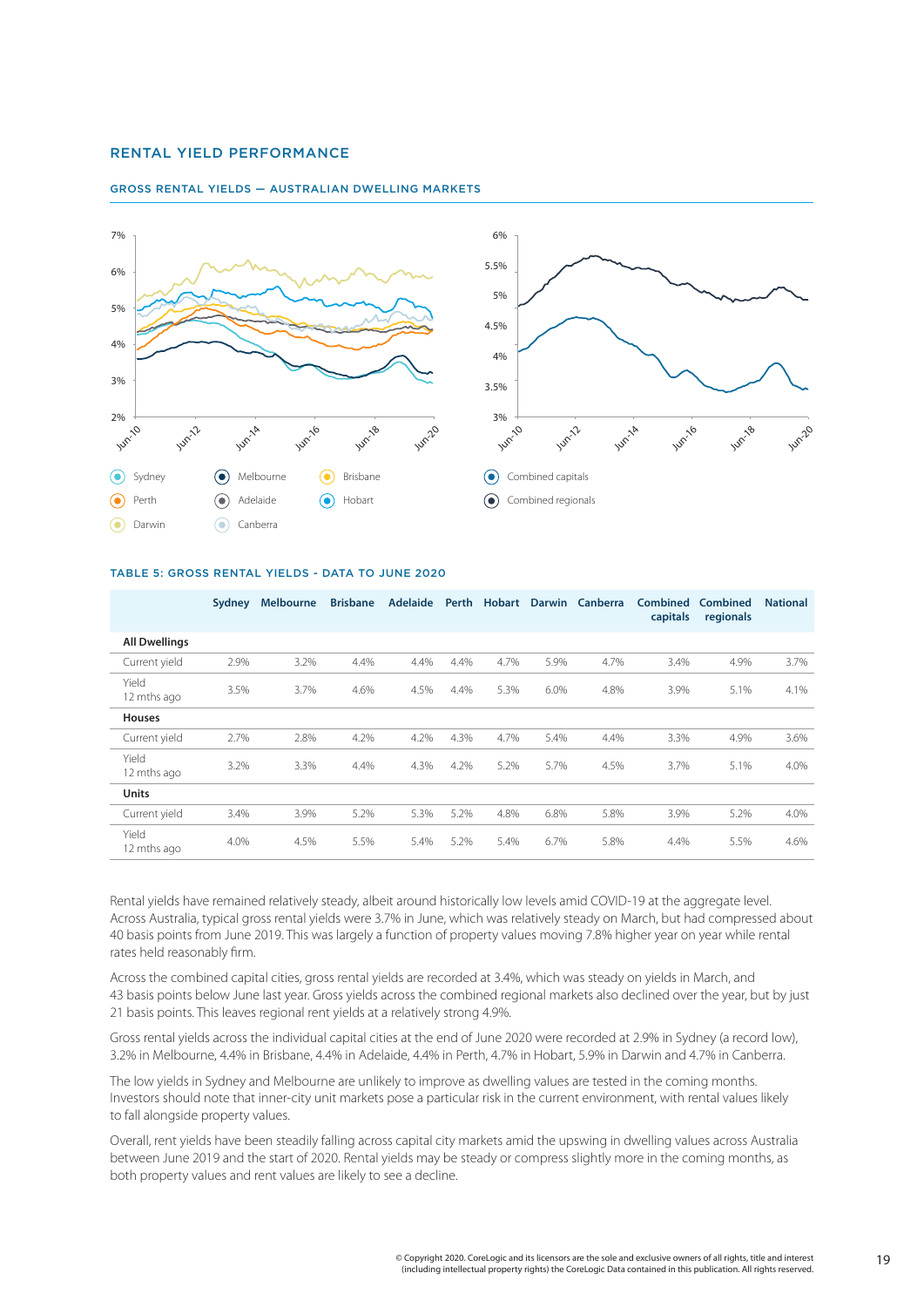

This publication reproduces materials and content owned or licenced by RP Data Pty Ltd trading as CoreLogic Asia Pacific (CoreLogic) and may include data, statistics, estimates, indices, photographs, maps, tools, calculators (including their outputs), commentary, reports and other information (CoreLogic Data).

**Toll Free:** 1300 734 318 **[corelogic.com.au](https://www.corelogic.com.au/)**

Designed by Marcus Lee Design